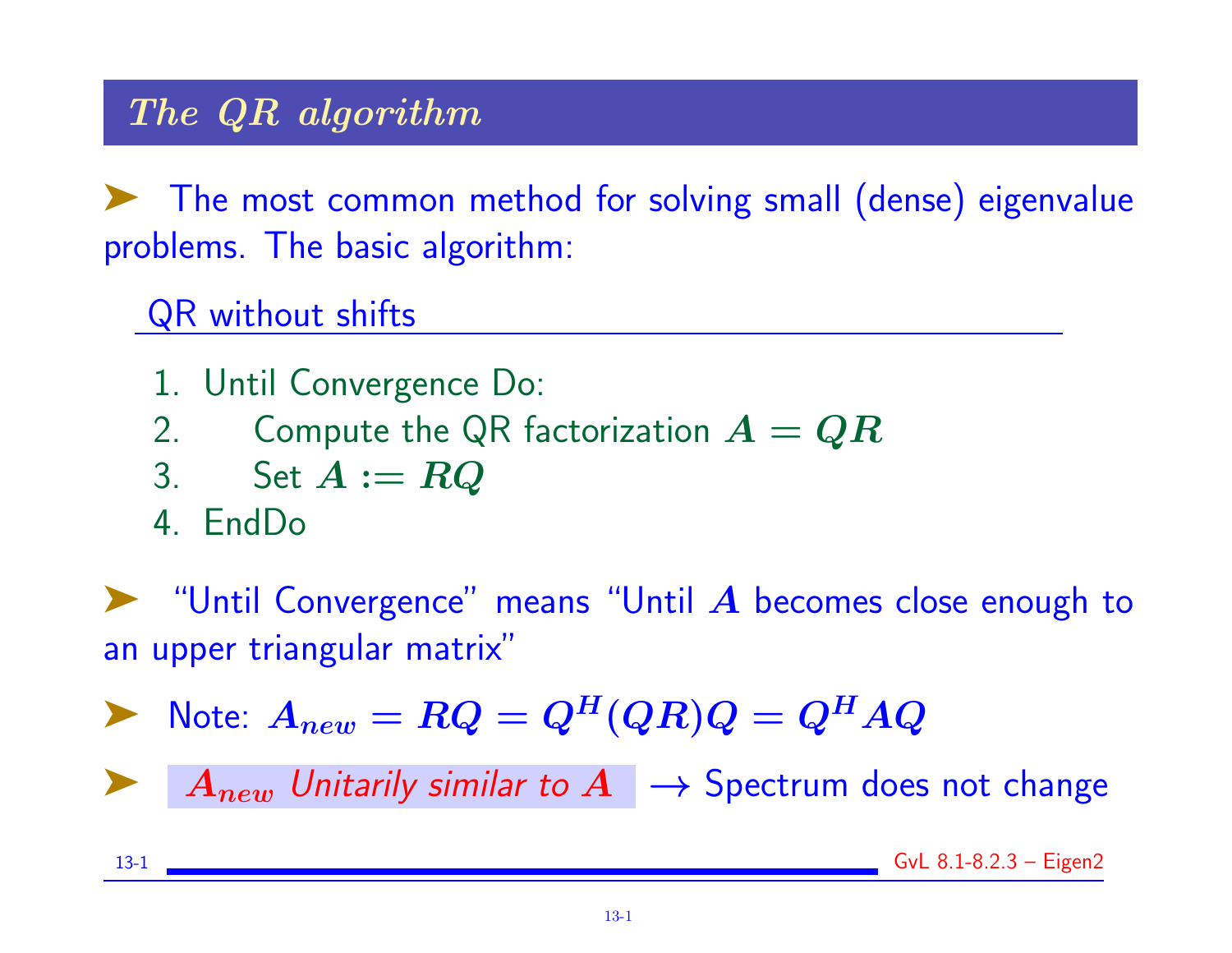➤ Convergence analysis complicated – but insight: we are implicitly doing a QR factorization of  $\bm{A^k}$ :

|         | <b>QR-Factorize:</b> | Multiply backward:       |  |  |  |
|---------|----------------------|--------------------------|--|--|--|
| Step 1  | $A_0 = Q_0 R_0$      | $A_1 = R_0 Q_0$          |  |  |  |
| Step 2  | $A_1 = Q_1 R_1$      | $A_2 = R_1 Q_1$          |  |  |  |
| Step 3: | $A_2 = Q_2 R_2$      | $A_3 = R_2 Q_2$<br>Then: |  |  |  |

- $[Q_0 Q_1 Q_2] [R_2 R_1 R_0] = Q_0 Q_1 A_2 R_1 R_0$  $= Q_0(Q_1R_1)(Q_1R_1)R_0$  $= Q_0A_1A_1R_0, \qquad A_1 = R_0Q_0 \rightarrow$  $=\left(Q_{0}R_{0}\right)$  ${\bf A}$ A  $({\boldsymbol Q}_0 {\boldsymbol R}_0)$  ${\bf A}$ A  $({\bm Q}_0 {\bm R}_0)$  ${\bf A}$ A  $= A^3$
- $[{\bm Q}_0{\bm Q}_1{\bm Q}_2] [{\bm R}_2{\bm R}_1{\bm R}_0] == \textsf{QR}$  factorization of  ${\bm A}^3$
- ➤ This helps analyze the algorithm (details skipped)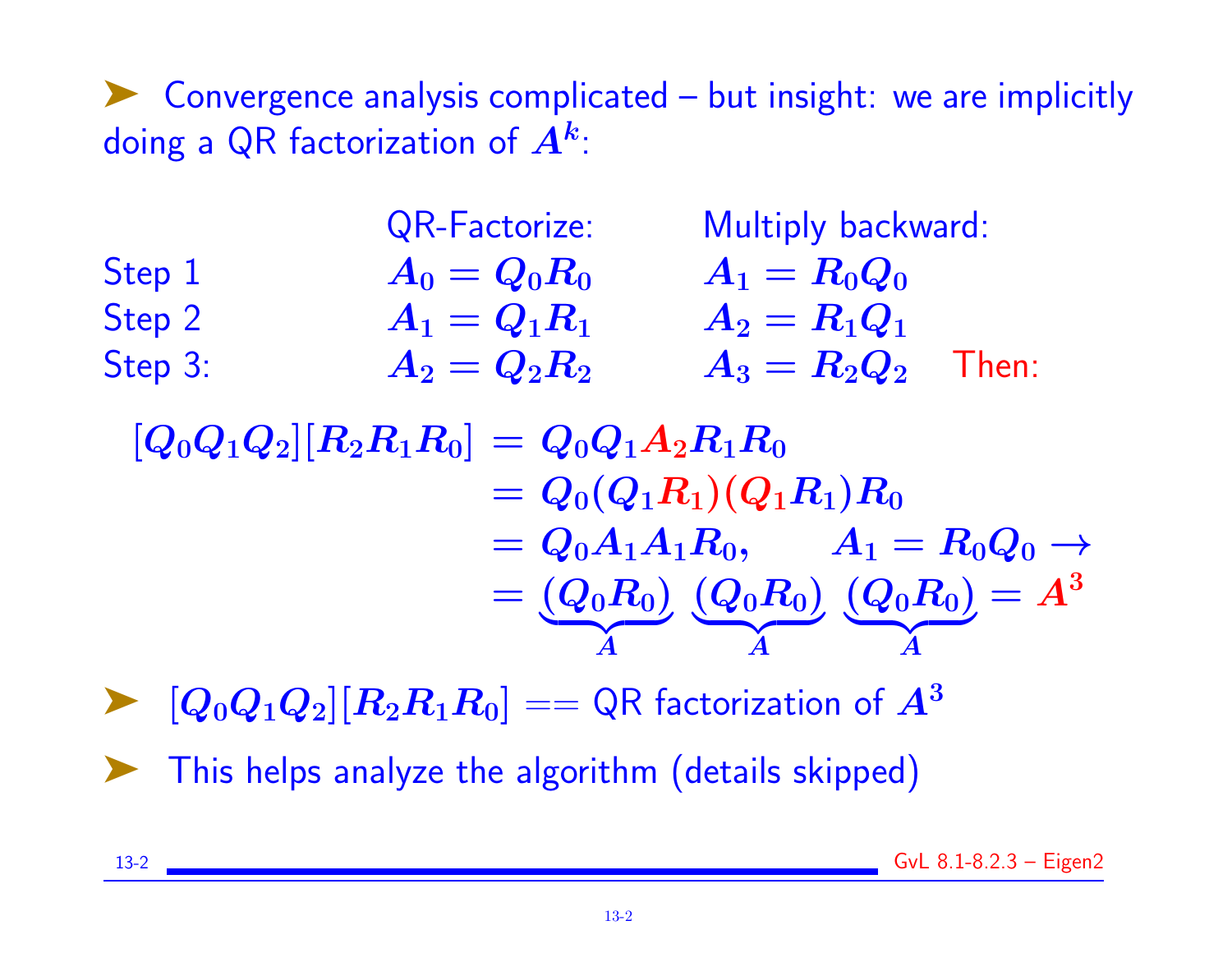▶ Above basic algorithm is never used as is in practice. Two variations:

(1) Use shift of origin and

(2) Start by transforming  $A$  into an Hessenberg matrix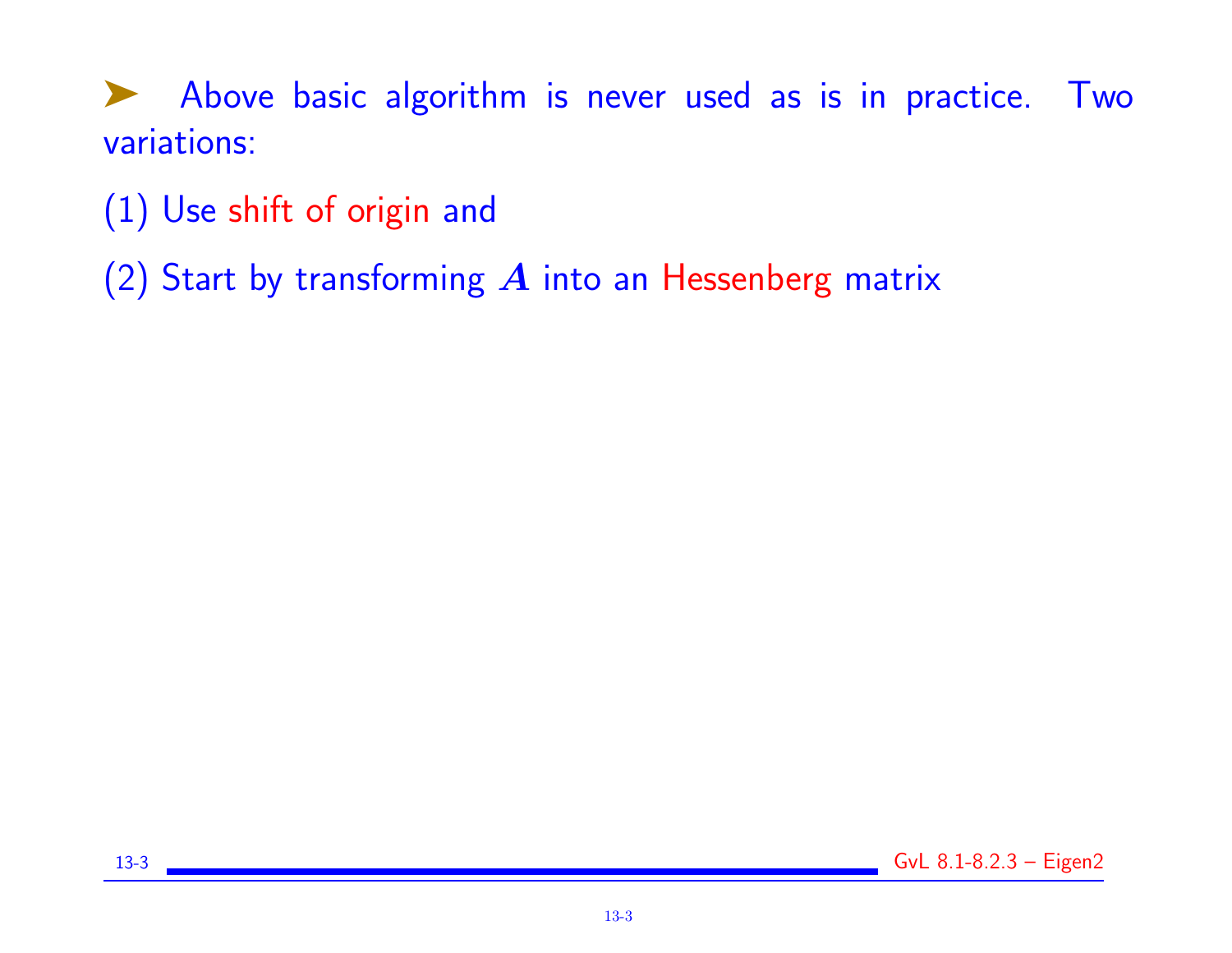#### Practical QR algorithms: Shifts of origin

Observation: (from theory): Last row converges fastest. Convergence is dictated by  $\frac{|\lambda_n|}{|\lambda_n|}$  $|\lambda_{n-1}|$ 

We will now consider only the real symmetric case.

- **Eigenvalues are real.**
- $A^{(k)}$  remains symmetric throughout process.

As  $k$  goes to infinity the last column and row (except  $a_{nn}^{(k)}$ ) converge to zero quickly.,,

in and  $a_{nn}^{(k)}$  converges to lowest eigenvalue.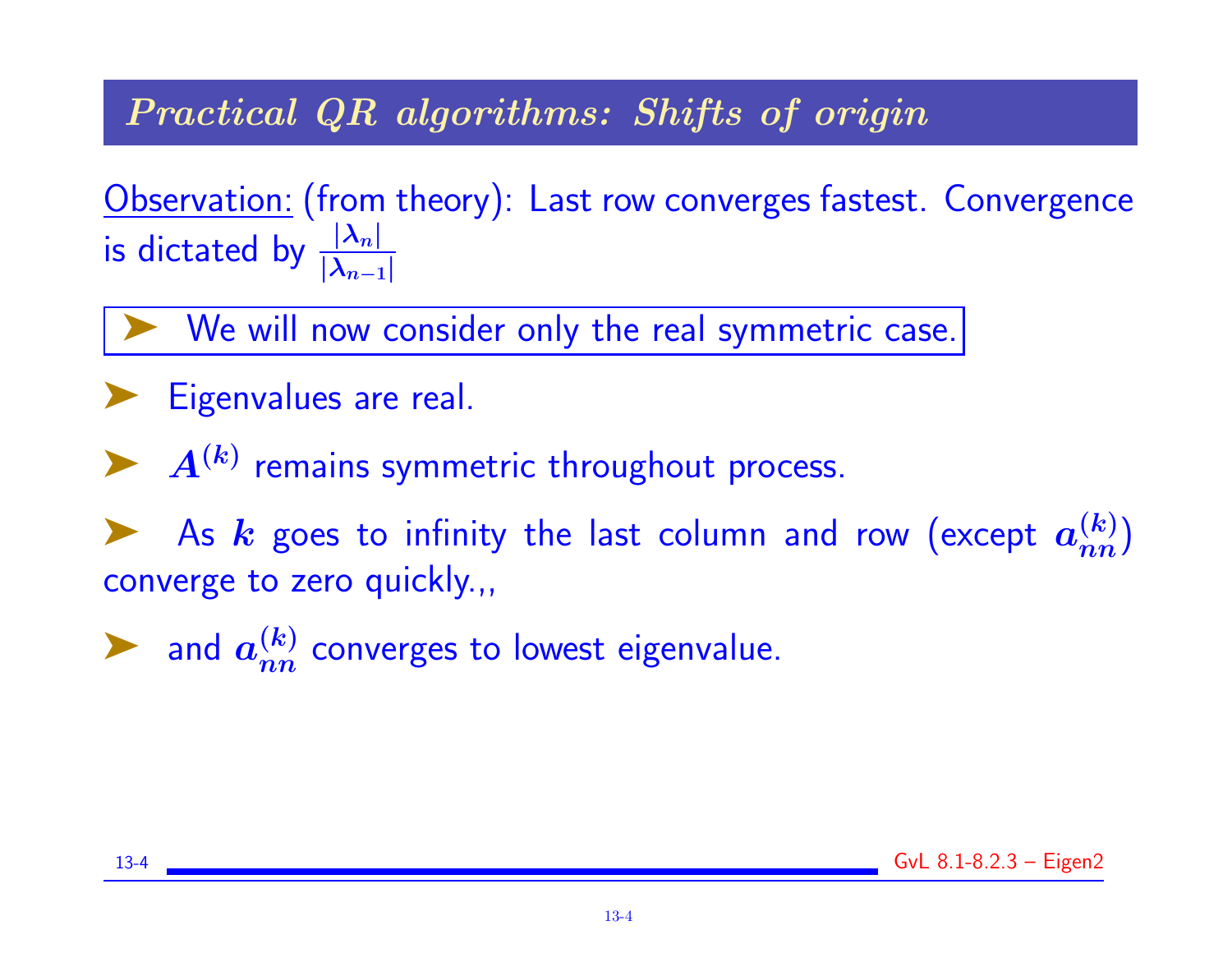

► Idea: Apply QR algorithm to  $A^{(k)} - \mu I$  with  $\mu = a_{nn}^{(k)}$ . Note: eigenvalues of  $A^{(k)}-\mu I$  are shifted by  $\mu$ , and eigenvectors are the same.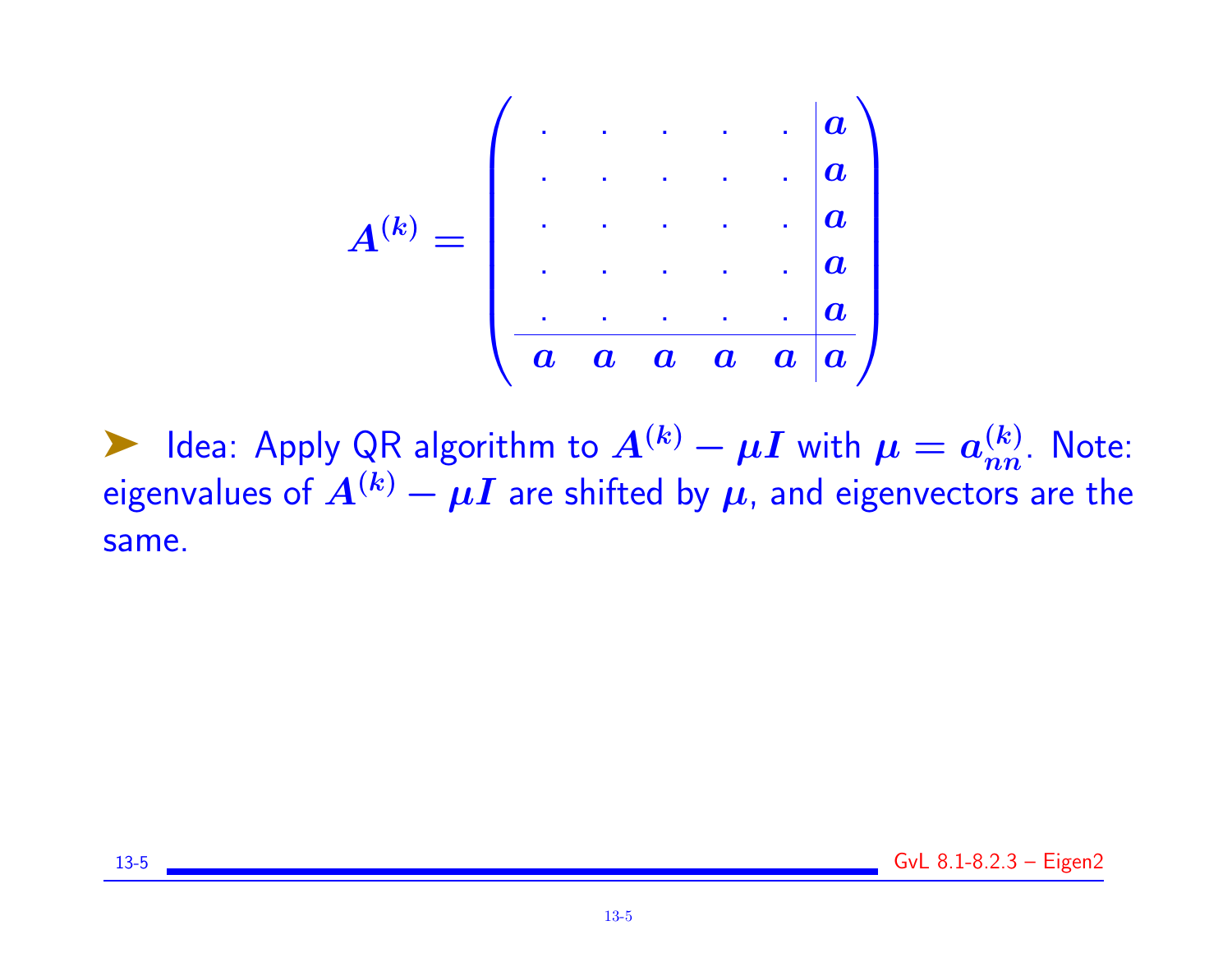## QR with shifts

- 1. Until row  $a_{in}$ ,  $1 \leq i < n$  converges to zero DO:
- 2. Obtain next shift (e.g.  $\mu = a_{nn}$ )

$$
3. \qquad A - \mu I = QR
$$

5. Set 
$$
A := RQ + \mu I
$$

6. EndDo

➤ Convergence (of last row) is cubic at the limit! [for symmetric case]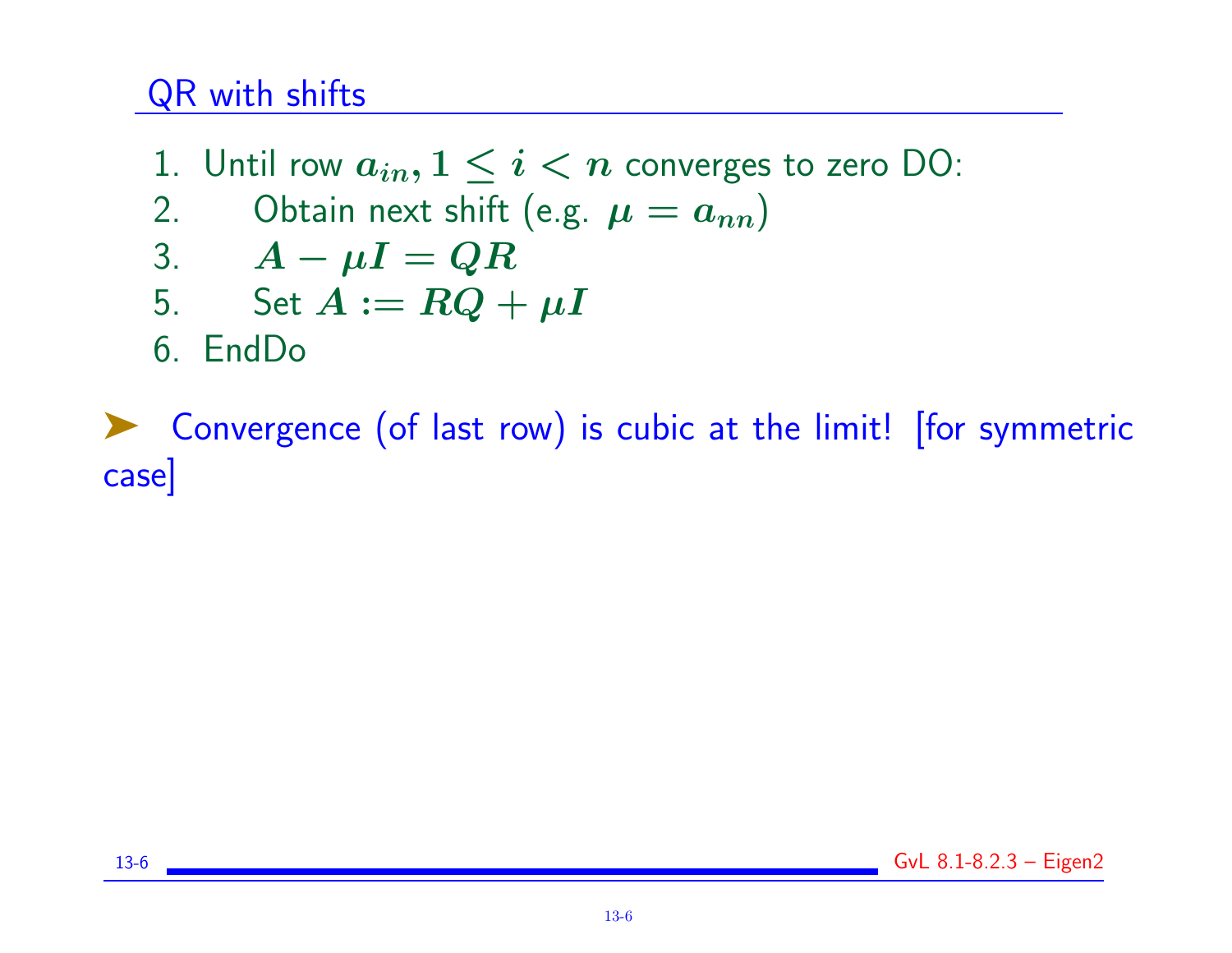



Next step: deflate, i.e., apply above algorithm to  $(n-1)\times$  $(n - 1)$  upper block.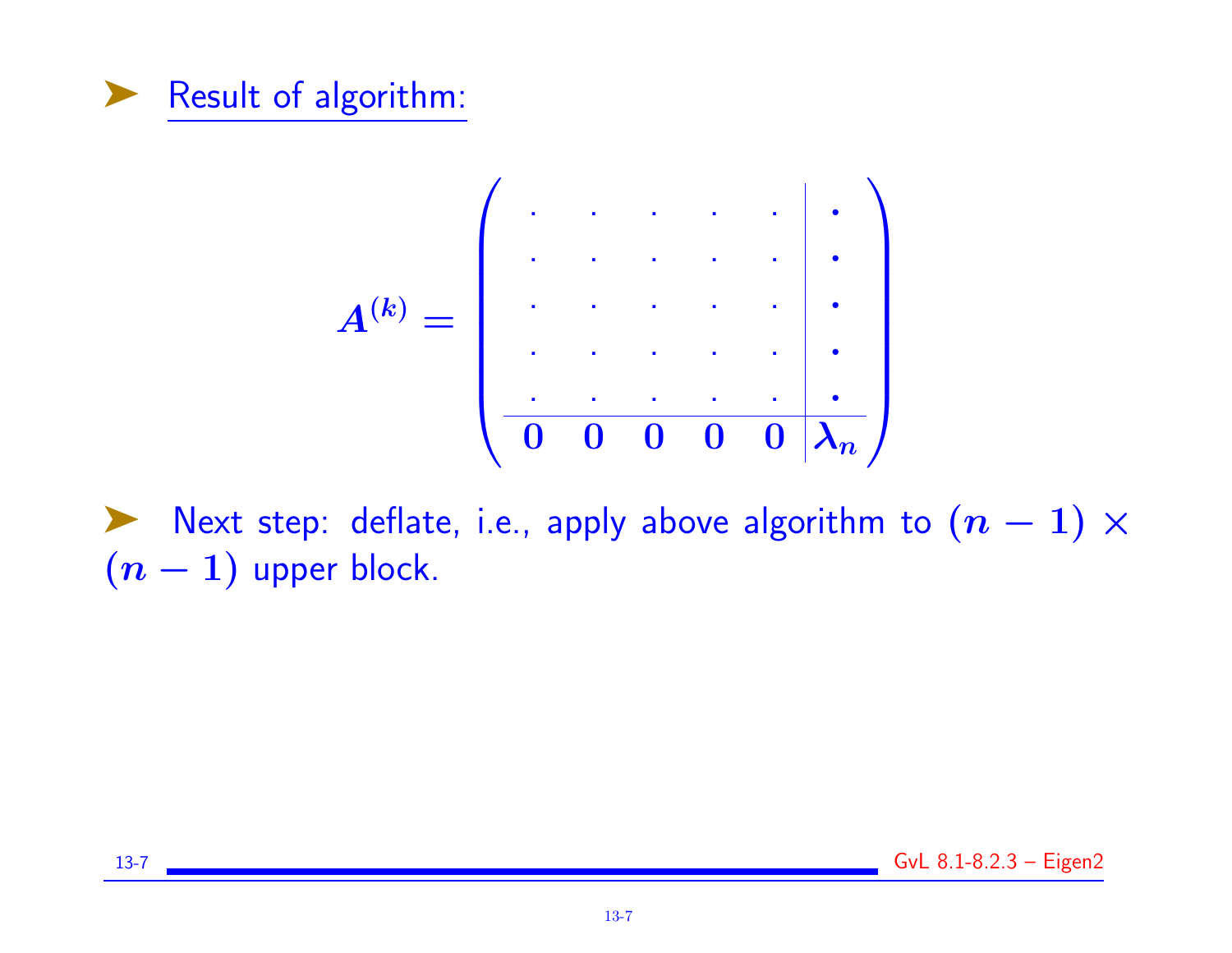#### Practical algorithm: Use the Hessenberg Form

Recall: Upper Hessenberg matrix is such that

$$
a_{ij}=0 \; \mathrm{for} \; j
$$

Observation: The QR algorithm preserves Hessenberg form (tridiagonal form in symmetric case). Results in substantial savings.

Transformation to Hessenberg form

 $\blacktriangleright$  Want  $H_1AH_1^T = H_1AH_1$  to have the form shown on the right

➤ Consider the first step only on a  $6 \times 6$  matrix

| $\mathbf{r}^{\prime}$   | $\bigstar$ | $\star$    | $\star$    | $\star$    | $\star \setminus$ |
|-------------------------|------------|------------|------------|------------|-------------------|
| $\star$                 | $\star$    | $\bigstar$ | $\bigstar$ |            | $\bigstar$        |
| $\boldsymbol{0}$        | $\bigstar$ | $\bigstar$ | $\star$    | $\bigstar$ | $\bigstar$        |
| $\boldsymbol{0}$        | $\bigstar$ | $\bigstar$ | $\star$    | $\bigstar$ | $\bigstar$        |
| $\mathbf{0}$            | $\bigstar$ | $\bigstar$ | $\star$    |            | $\bigstar$        |
| $\overline{\mathbf{0}}$ | $\bigstar$ | $\star$    | $\star$    | $\bigstar$ | $\star$ /         |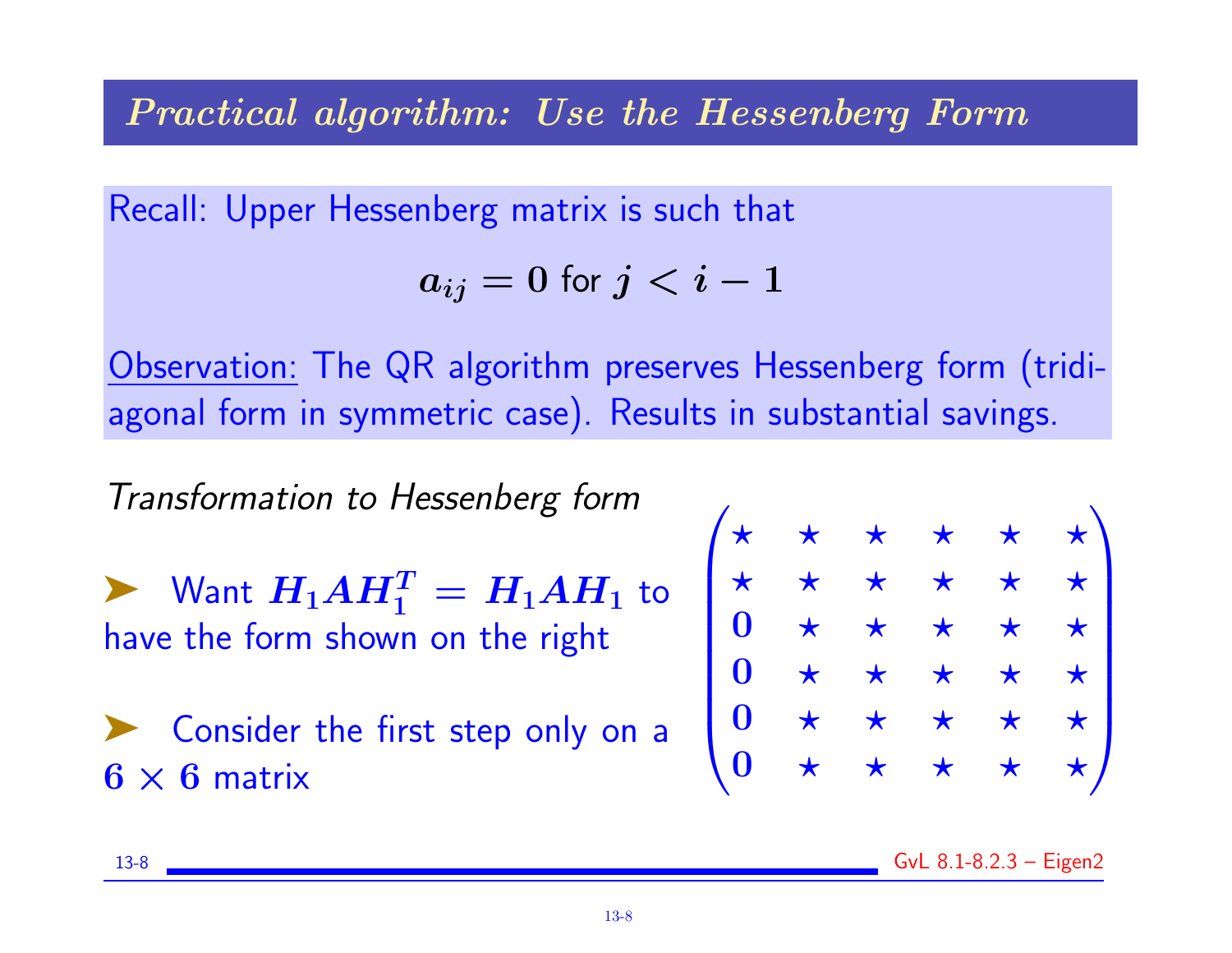▶ Choose a  $w$  in  $H_1 = I - 2ww^T$  to make the first column have zeros from position 3 to n. So  $w_1 = 0$ .

- Apply to left:  $B = H_1 A$
- Apply to right:  $A_1 = BH_1$ .

Main observation: the Householder matrix  $H_1$  which transforms the column  $A(2:n,1)$  into  $e_1$  works only on rows 2 to n. When applying the transpose  $H_1$  to the right of  $B = H_1A$ , we observe that only columns 2 to  $n$  will be altered. So the first column will retain the desired pattern (zeros below row 2).

Algorithm continues the same way for columns 2,  $..., n - 2$ .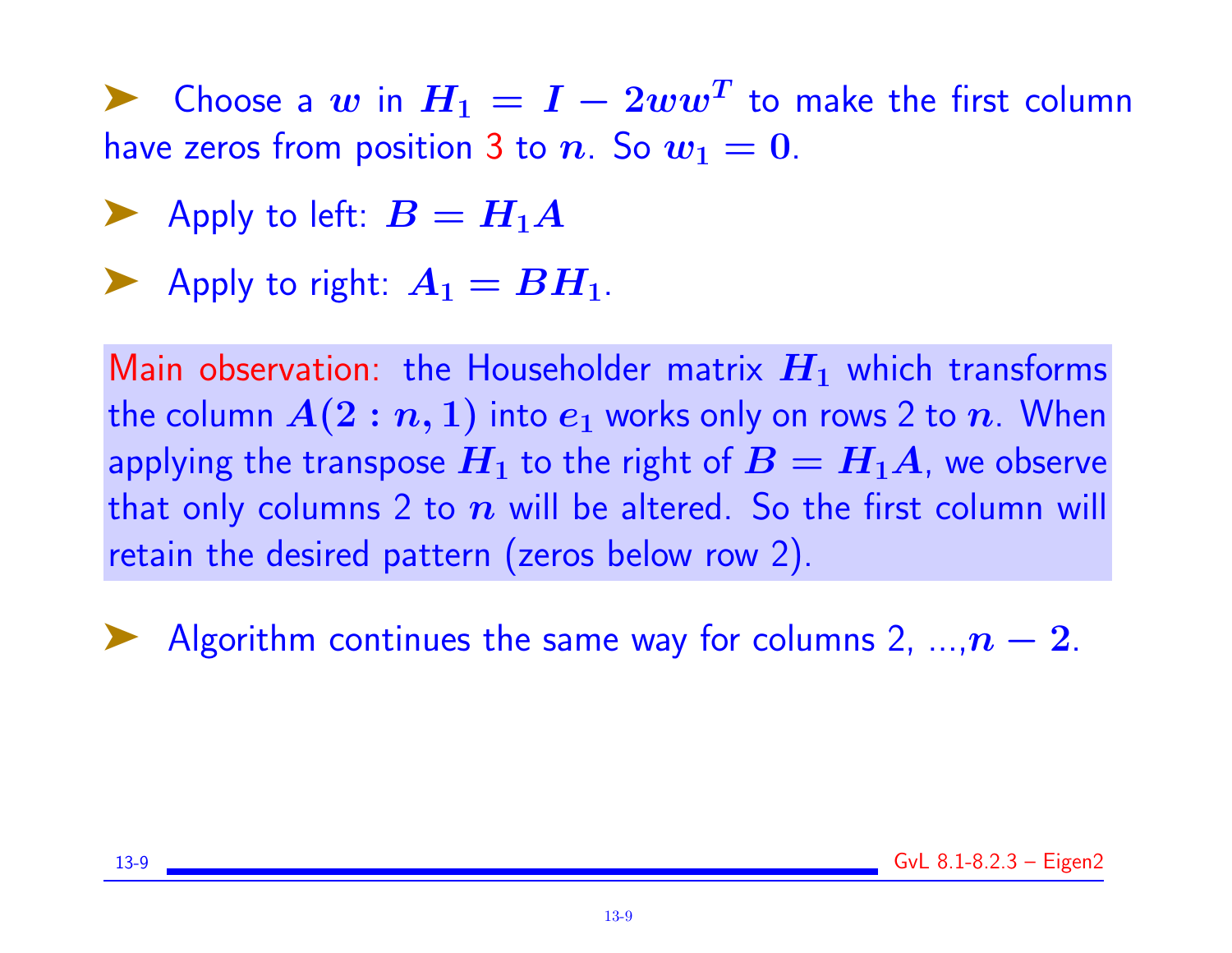#### QR for Hessenberg matrices

### ➤ Need the "Implicit Q theorem"

Suppose that  $Q^T A Q$  is an unreduced upper Hessenberg matrix. Then columns 2 to  $n$  of  $Q$  are determined uniquely (up to signs) by the first column of  $Q$ .

In other words if  $V^TAV = G$  and  $Q^TAQ = H$  are both Hessenberg and  $V(:, 1) = Q(:, 1)$  then  $V(:, i) = \pm Q(:, i)$  for  $i=2:n$ .

Implication: To compute  $A_{i+1} = Q_i^T A Q_i$  we can:

▶ Compute 1st column of  $Q_i$   $[==$  scalar  $\times A(:,1)]$ 

 $\blacktriangleright$  Choose other columns so  $Q_i =$  unitary, and  $A_{i+1} =$  Hessenberg.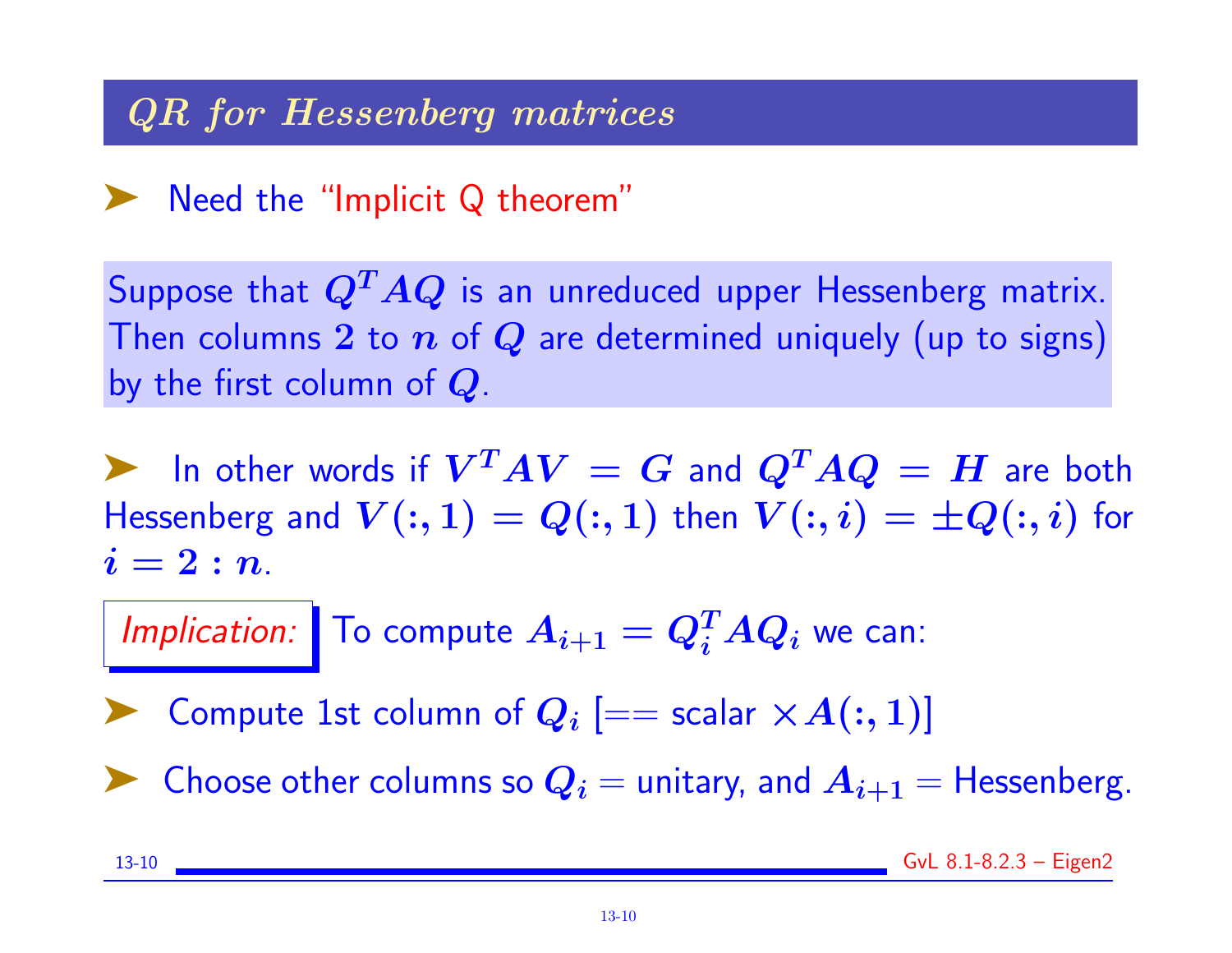► Will do this with Givens rotations:  
\n**Example:** With 
$$
n = 5
$$
:  
\n
$$
A = \begin{pmatrix} * & * & * & * & * \\ * & * & * & * & * \\ 0 & * & * & * & * \\ 0 & 0 & * & * & * \\ 0 & 0 & 0 & * & * \end{pmatrix}
$$

1. Choose  $G_1 = G(1, 2, \theta_1)$  so that  $(G_1^T A_0)_{21} = 0$ 

$$
\triangleright A_1 = G_1^T A G_1 = \begin{pmatrix} * & * & * & * & * \\ * & * & * & * & * \\ * & * & * & * & * \\ 0 & 0 & * & * & * \\ 0 & 0 & 0 & * & * \end{pmatrix}
$$

13-11 **GvL 8.1-8.2.3** – Eigen2

$$
13-11
$$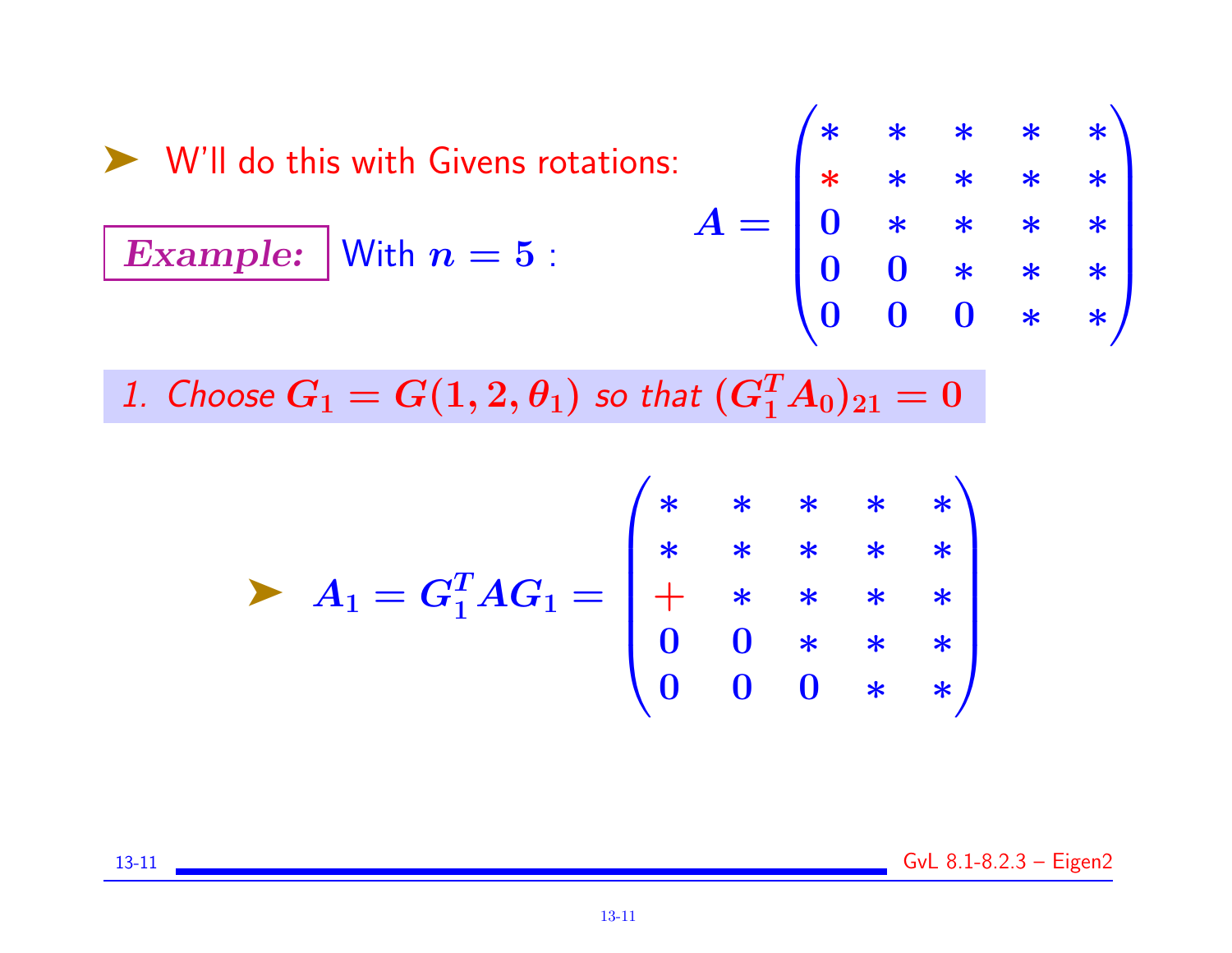2. Choose  $G_2 = G(2,3,\theta_2)$  so that  $(G_2^TA_1)_{31} = 0$ 

$$
A_2 = G_2^T A_1 G_2 = \begin{pmatrix} * & * & * & * & * \\ * & * & * & * & * \\ 0 & * & * & * & * \\ 0 & 0 & 0 & * & * \end{pmatrix}
$$

3. Choose  $G_3=G(3,4,\theta_3)$  so that  $(G_3^TA_2)_{42}=0$ 

$$
A_3 = G_3^T A_2 G_3 = \begin{pmatrix} * & * & * & * & * \\ * & * & * & * & * \\ 0 & * & * & * & * \\ 0 & 0 & * & * & * \\ 0 & 0 & + & * & * \end{pmatrix}
$$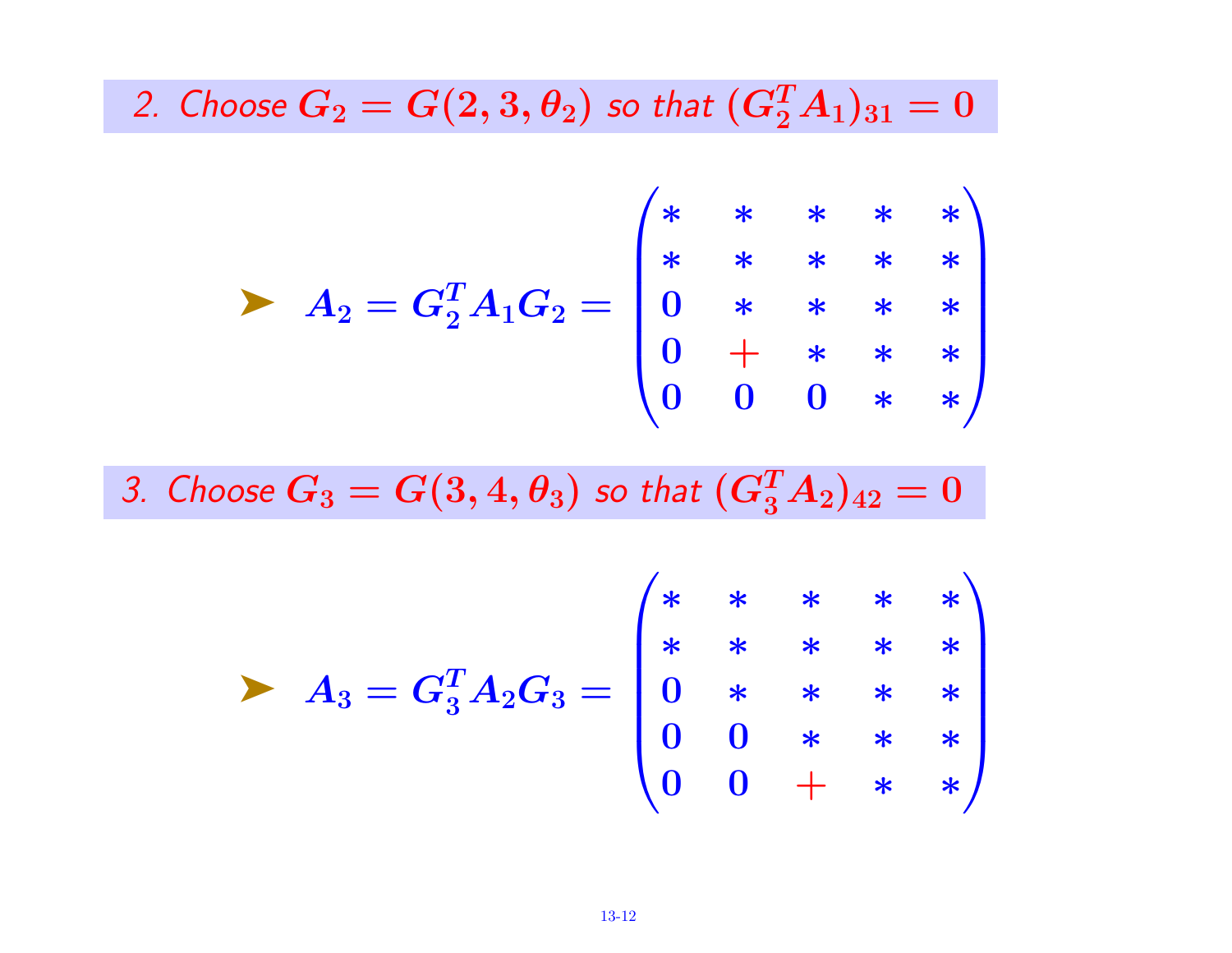4. Choose  $G_4 = G(4, 5, \theta_4)$  so that  $(G_4^TA_3)_{53} = 0$ 

$$
\triangleright A_4 = G_4^T A_3 G_4 = \begin{pmatrix} * & * & * & * & * \\ * & * & * & * & * \\ 0 & * & * & * & * \\ 0 & 0 & * & * & * \\ 0 & 0 & 0 & * & * \end{pmatrix}
$$

▶ Process known as "Bulge chasing"

▶ Similar idea for the symmetric (tridiagonal) case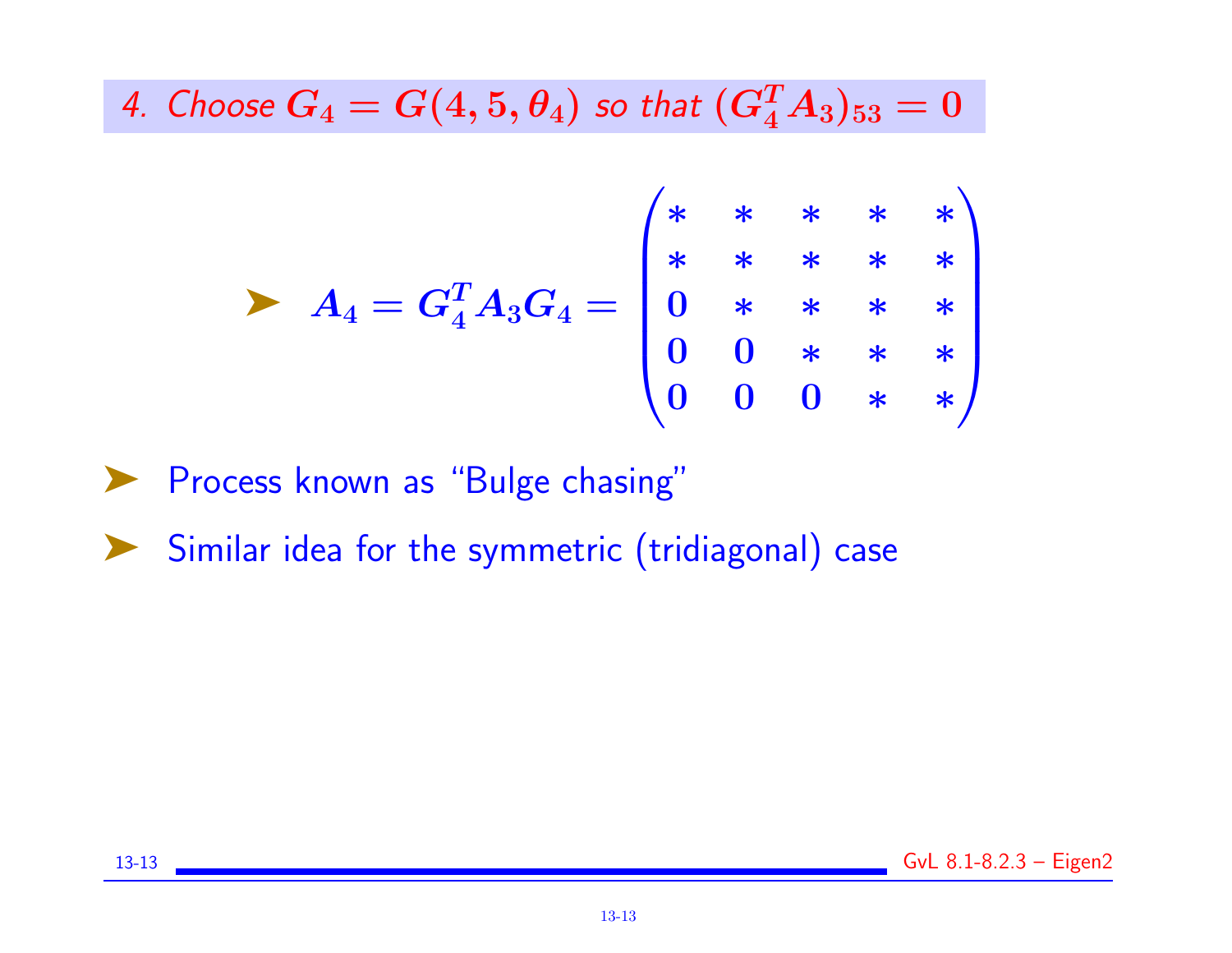The symmetric eigenvalue problem: Basic facts

 $\blacktriangleright$  Consider the Schur form of a real symmetric matrix  $A$ :

 $A = QRQ^H$ 

Since  $A^H = A$  then  $R = R^H$ 

Eigenvalues of  $\boldsymbol{A}$  are real

#### and

There is an orthonormal basis of eigenvectors of  $\boldsymbol{A}$ 

In addition,  $Q$  can be taken to be real when  $A$  is real.

 $(A-\lambda I)(u+iv) = 0 \rightarrow (A-\lambda I)u = 0$  &  $(A-\lambda I)v = 0$ 

 $\blacksquare$  Can select eigenvector to be either  $\boldsymbol{u}$  or  $\boldsymbol{v}$ 

13-14 GvL 8.1-8.2.3 – Eigen2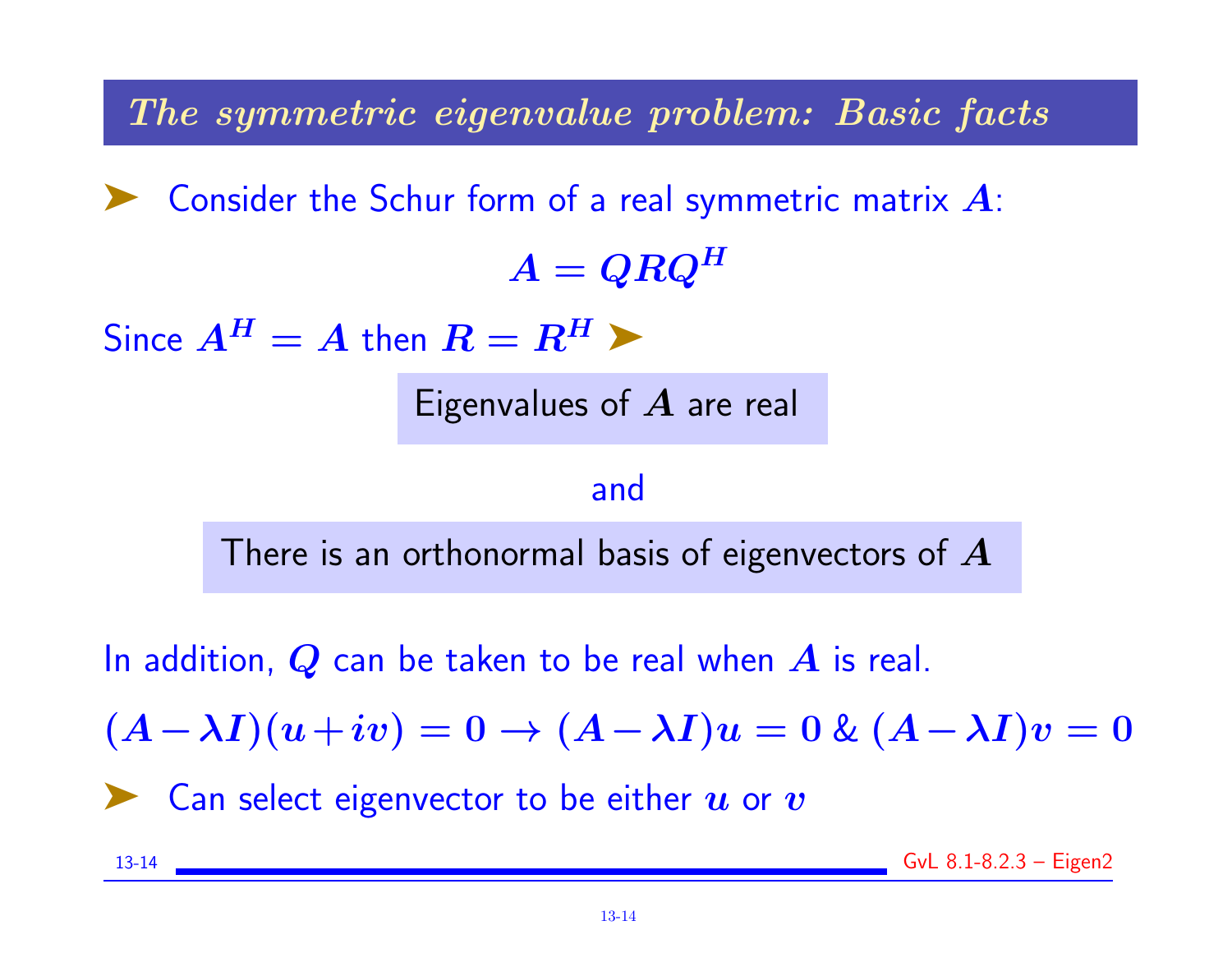The min-max theorem (Courant-Fischer)

Label eigenvalues decreasingly:

$$
\lambda_1\geq \lambda_2\geq \cdots \geq \lambda_n
$$

The eigenvalues of a Hermitian matrix  $\boldsymbol{A}$  are characterized by the relation  $(Ax, x)$ 

$$
\lambda_k = \max_{S, \dim(S) = k} \min_{x \in S, x \neq 0} \frac{(Ax, x)}{(x, x)}
$$

**Proof:** Preparation: Since  $\boldsymbol{A}$  is symmetric real (or Hermitian complex) there is an orthonormal basis of eigenvectors  $u_1, u_2, \cdots, u_n$ . Express any vector  $x$  in this basis as  $x=\sum_{i=1}^n\alpha_iu_i$ . Then  $:(Ax,x)/(x,x)=[\sum\lambda_i|\alpha_i|^2]/[\sum|\alpha_i|^2].$ 

(a) Let S be any subspace of dimension k and let  $\mathcal{W} = \text{span}\{u_k, u_{k+1}, \cdots, u_n\}.$ A dimension argument (used before) shows that  $S \cap \mathcal{W} \neq \{0\}$ . So there is a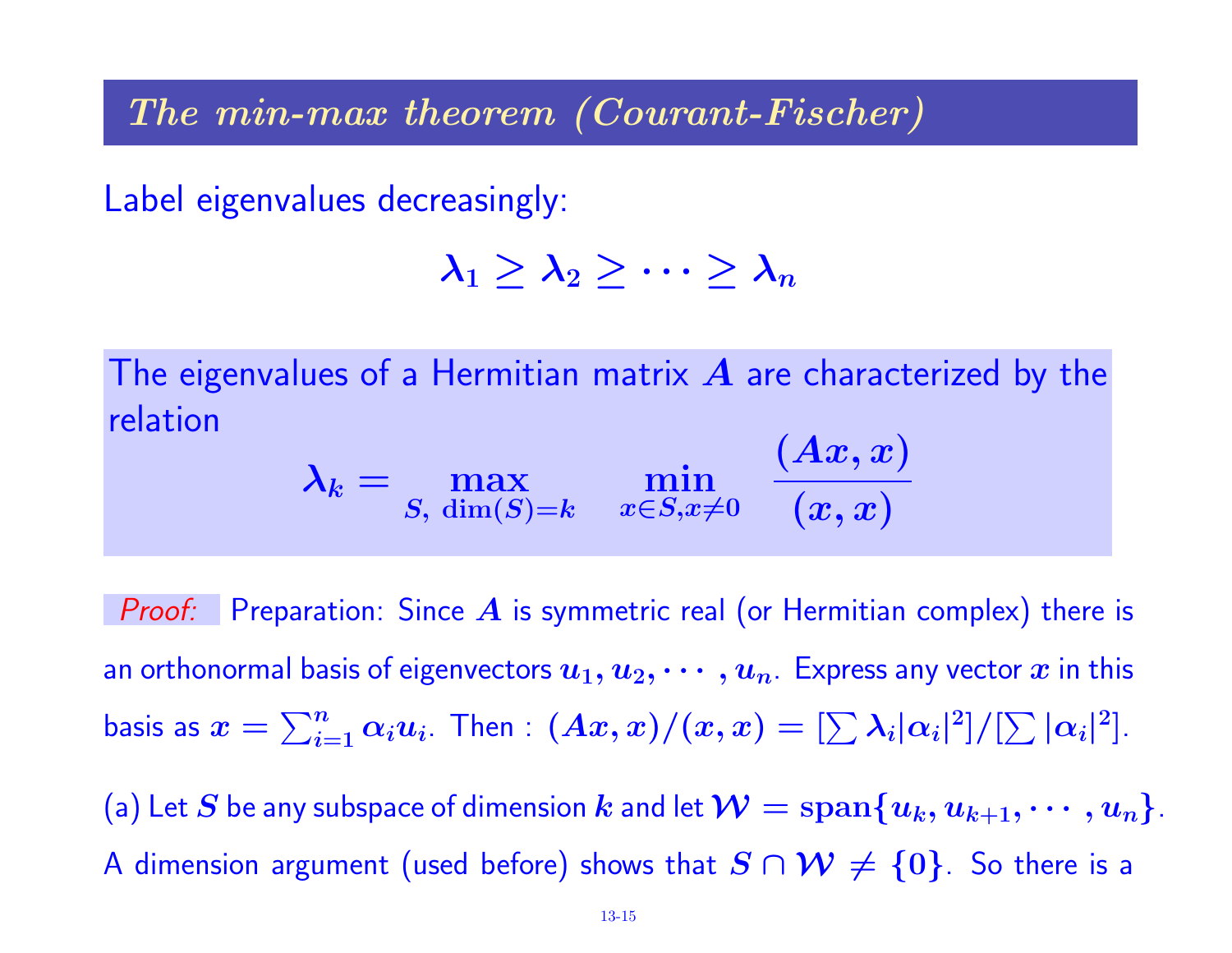non-zero  $x_w$  in  $S \cap \mathcal{W}$ . Express this  $x_w$  in the eigenbasis as  $x_w = \sum_{i=k}^n \alpha_i u_i$ . Then since  $\lambda_i \leq \lambda_k$  for  $i \geq k$  we have:

$$
\frac{(Ax_w,x_w)}{(x_w,x_w)}=\frac{\sum_{i=k}^n\lambda_i|\alpha_i|^2}{\sum_{i=k}^n|\alpha_i|^2}\leq\lambda_k
$$

So for any subspace S of dim.  $k$  we have  $\min_{x \in S, x \neq 0} (Ax, x)/(x, x) \leq \lambda_k$ .

(b) We now take  $S_* = \text{span}\{u_1, u_2, \cdots, u_k\}$ . Since  $\lambda_i \geq \lambda_k$  for  $i \leq k$ , for this particular subspace we have:

$$
\min_{x\;\in\;S_*,\;x\ne 0}\frac{(Ax,x)}{(x,x)}=\min_{x\;\in\;S_*,\;x\ne 0}\frac{\sum_{i=1}^k\lambda_i|\alpha_i|^2}{\sum_{i=k}^n|\alpha_i|^2}=\lambda_k.
$$

(c) The results of (a) and (b) imply that the max over all subspaces  $S$  of dim.  $k$ of  $\min_{x\in S, x\neq 0}(Ax,x)/(x,x)$  is equal to  $\lambda_k$ 

13-16 GvL 8.1-8.2.3 – Eigen2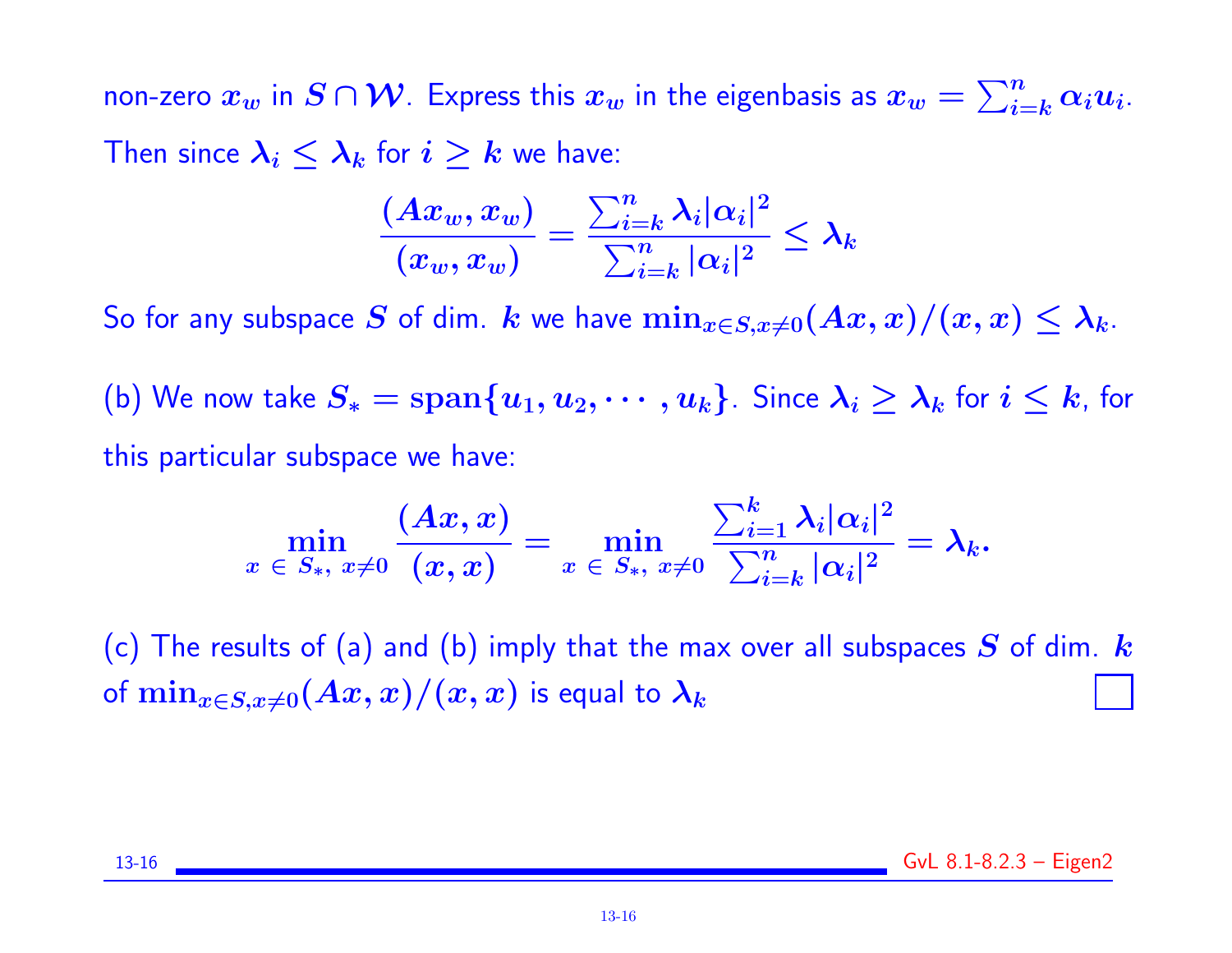

$$
\lambda_1=\max_{x\neq 0}\frac{(Ax,x)}{(x,x)}\qquad \lambda_n=\min_{x\neq 0}\frac{(Ax,x)}{(x,x)}
$$

➤ Actually 4 versions of the same theorem. 2nd version:

$$
\lambda_k = \min_{S, \ \dim(S) = n-k+1} \quad \max_{x \in S, x \neq 0} \ \frac{(Ax, x)}{(x, x)}
$$

Other 2 versions come from ordering eigenvalues increasingly instead of decreasingly.

 $|\mathcal{L}_{1}|$  Write down all 4 versions of the theorem

 $\mathbb{Z}_{22}$  Use the min-max theorem to show that  $\|A\|_2 = \sigma_1(A)$  - the largest singular value of A.

13-17 GvL 8.1-8.2.3 – Eigen2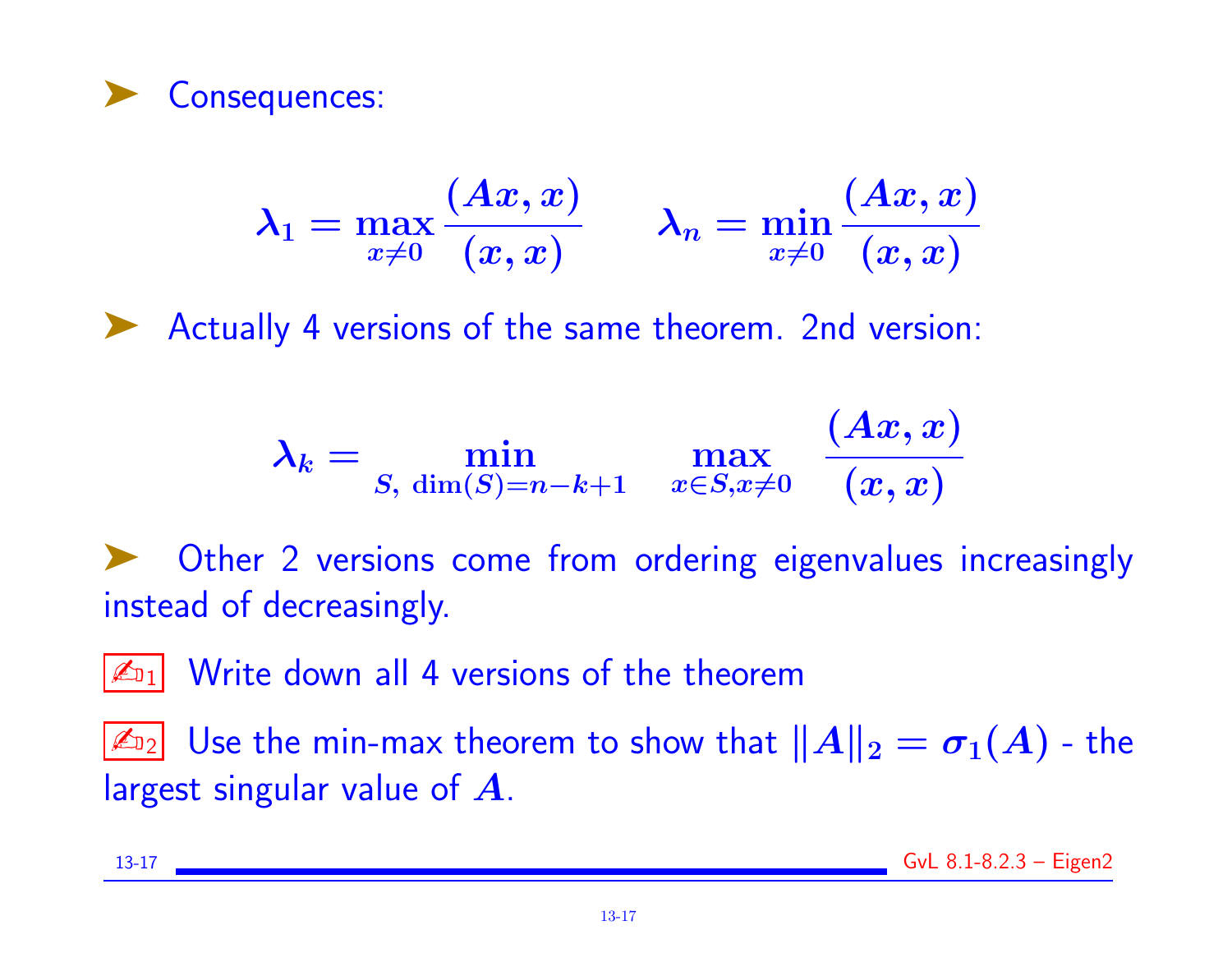ighth Interlacing Theorem: Denote the  $k \times k$  principal submatrix of  $\bm{A}$  as  $\bm{A_k}$ , with eigenvalues  $\{\bm{\lambda_i^{[k]}}$  $\{ \boldsymbol{k}^{\parallel k} \}_{i=1}^{k}.$  Then

$$
\lambda_1^{[k]}\geq\lambda_1^{[k-1]}\geq\lambda_2^{[k]}\geq\lambda_2^{[k-1]}\geq\cdots\lambda_{k-1}^{[k-1]}\geq\lambda_k^{[k]}
$$

 $\boldsymbol{Example:} \ \big| \ \boldsymbol{\lambda_i} \text{'s} = \text{eigenvalues of } \boldsymbol{A}$  ,  $\boldsymbol{\mu_i} \text{'s} = \text{eigenvalues of } \boldsymbol{A_{n-1}} \text{:}$ 





➤ For example: interlacing theorem for roots of orthogonal polynomials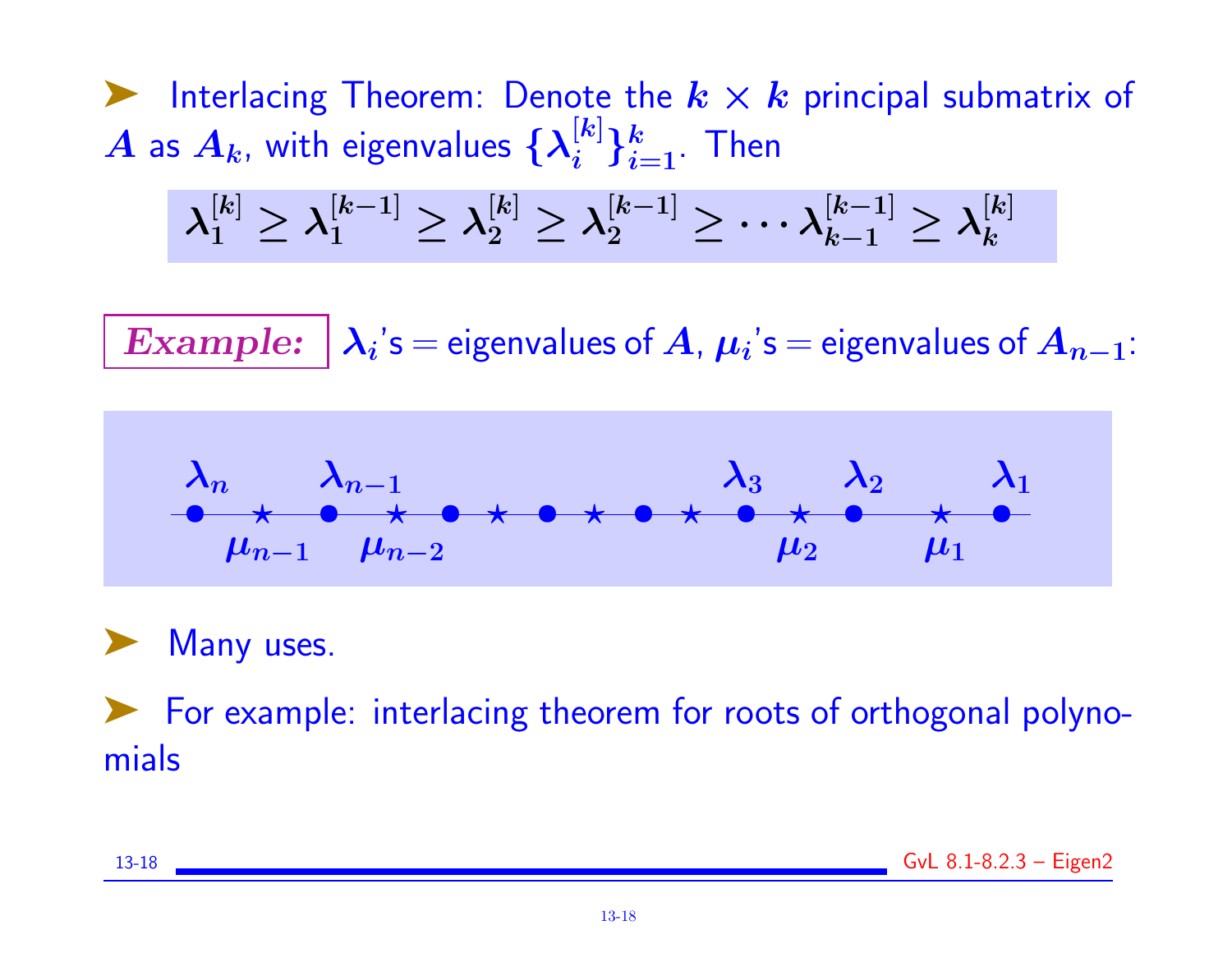#### The Law of inertia (real symmetric matrices)

Inertia of a matrix =  $[m, z, p]$  with  $m =$  number of  $< 0$ eigenvalues,  $z =$  number of zero eigenvalues, and  $p =$  number of  $> 0$  eigenvalues.

Sylvester's Law of inertia:

If  $X \in \mathbb{R}^{n \times n}$  is nonsingular, then  $A$ and  $\boldsymbol{X^T A X}$  have the same inertia.

 $\boxed{\mathbb{Z}_{\text{B3}}}$  Suppose that  $A = LDL^T$  where  $L$  is unit lower triangular, and  $\bm{D}$  diagonal. How many negative eigenvalues does  $\bm{A}$  have?

 $|\mathbb{Z}_{^{14}}|$  Assume that  $\bm{A}$  is tridiagonal. How many operations are required to determine the number of negative eigenvalues of  $A$ ?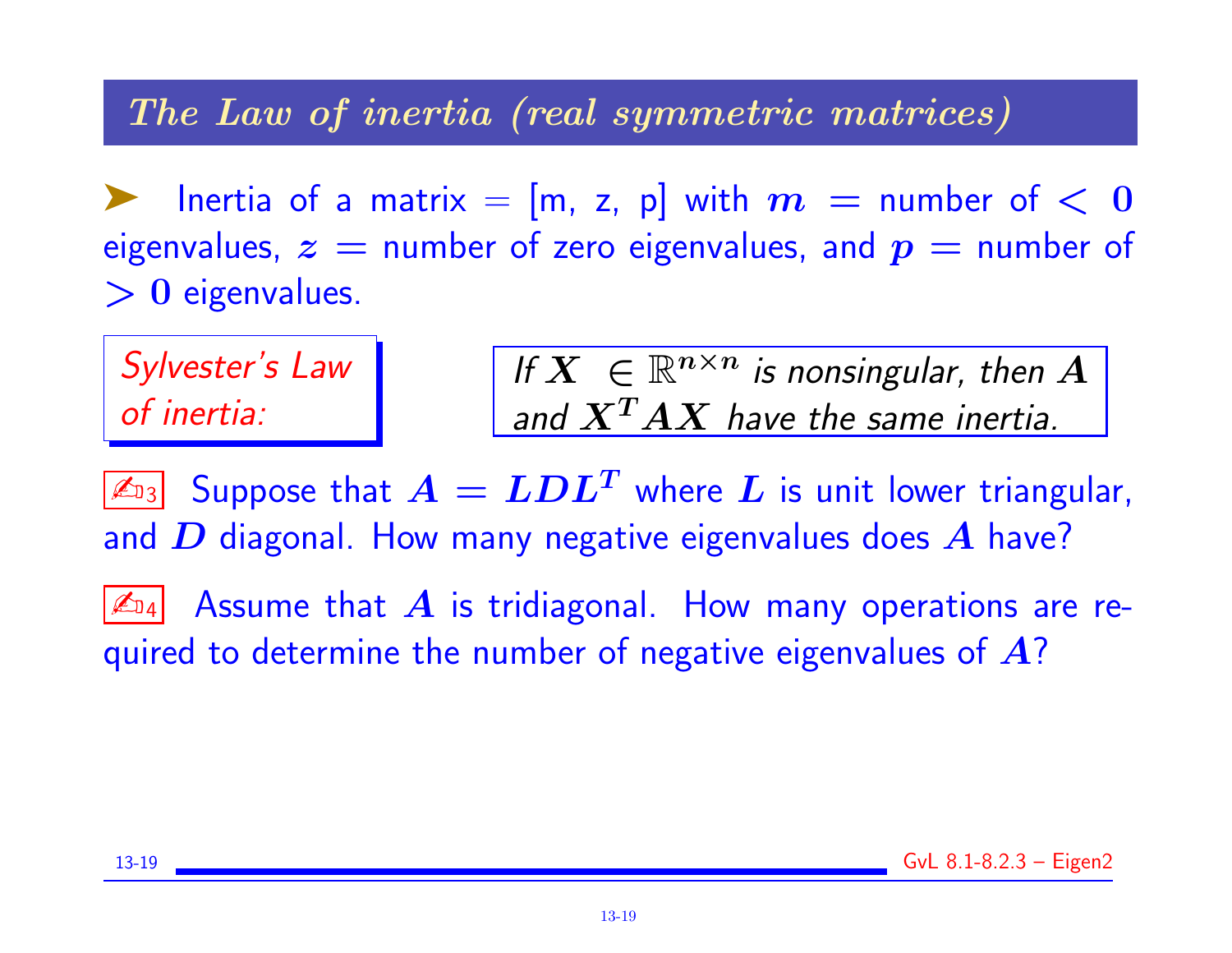$|\mathcal{L}_{15}|$  Devise an algorithm based on the inertia theorem to compute the  $i$ -th eigenvalue of a tridiagonal matrix.

 $|\mathbb{A}_6|$  Let  $F~\in~\mathbb{R}^{m\times n}$ , with  $n < m$ , and  $F$  of rank  $n$ . What is the inertia of the matrix on the right: [Hint: use a block LU factorization] I F  $\bm{F^T}$  O  $\setminus$ 

Note 1: Converse result also true: If  $\boldsymbol{A}$  and  $\boldsymbol{B}$  have same inertia they are congruent. [This part is easy to show]

 $\blacktriangleright$  Note 2: result also true for Hermitian matrices  $(X^HAX$  has same inertia as  $A$ ).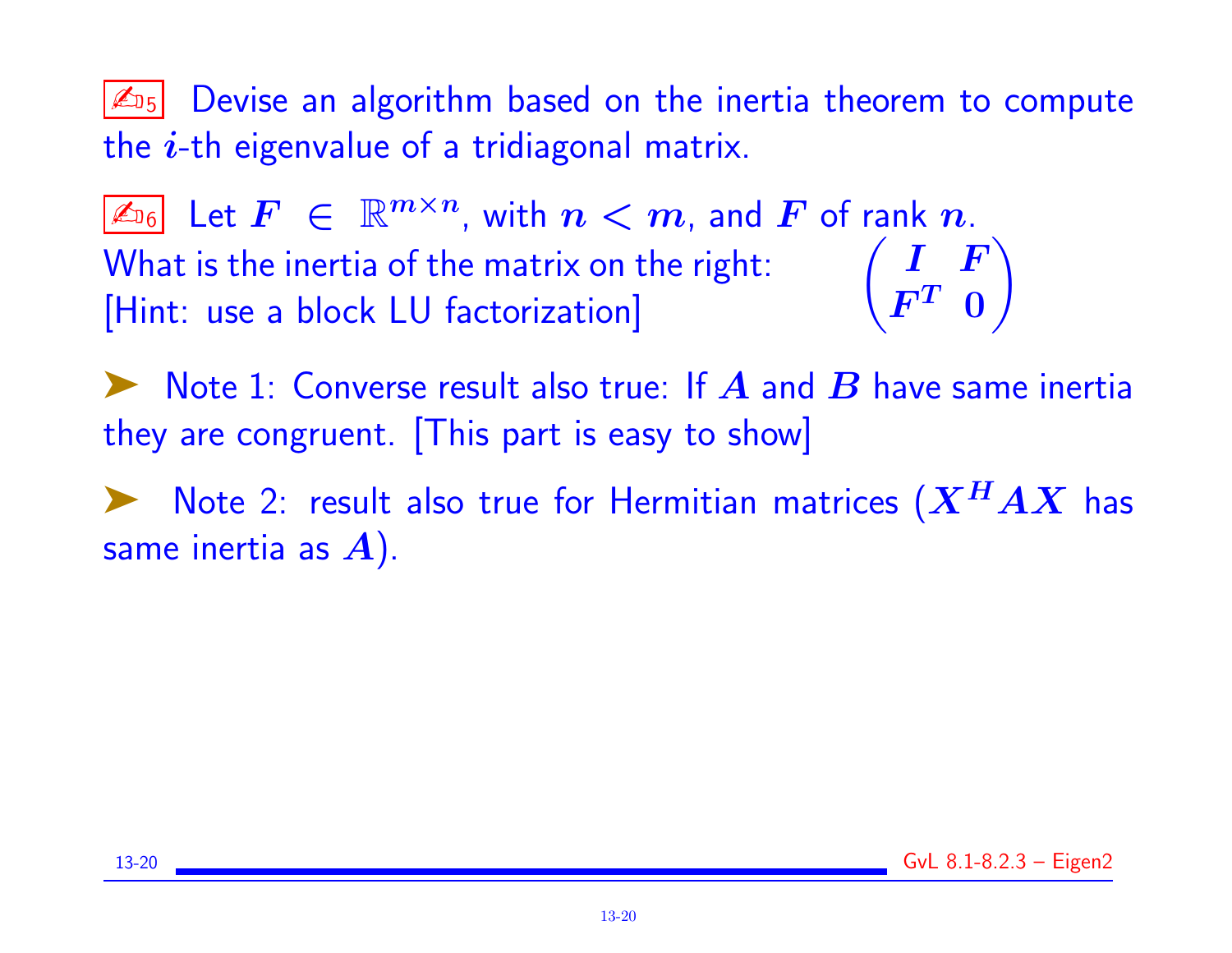Bisection algorithm for tridiagonal matrices:

 $\blacktriangleright$  Goal: to compute *i*-th eigenvalue of A (tridiagonal)

Get interval  $[a, b]$  containing spectrum [Gershgorin]:

$$
a\leq \lambda_n\leq \cdots \leq \lambda_1\leq b
$$

Let 
$$
\sigma = (a + b)/2
$$
 = middle of interval

 $\blacktriangleright$  Calculate  $p =$  number of positive eigenvalues of  $A - \sigma I$ 

• If  $p > i$  then  $\lambda_i \in (\sigma, b] \rightarrow$  set  $a := \sigma$ 



• Else then  $\lambda_i \in [a, \sigma] \rightarrow$  set  $b := \sigma$ 

Repeat until  $b - a$  is small enough.

13-21 GvL 8.1-8.2.3 – Eigen2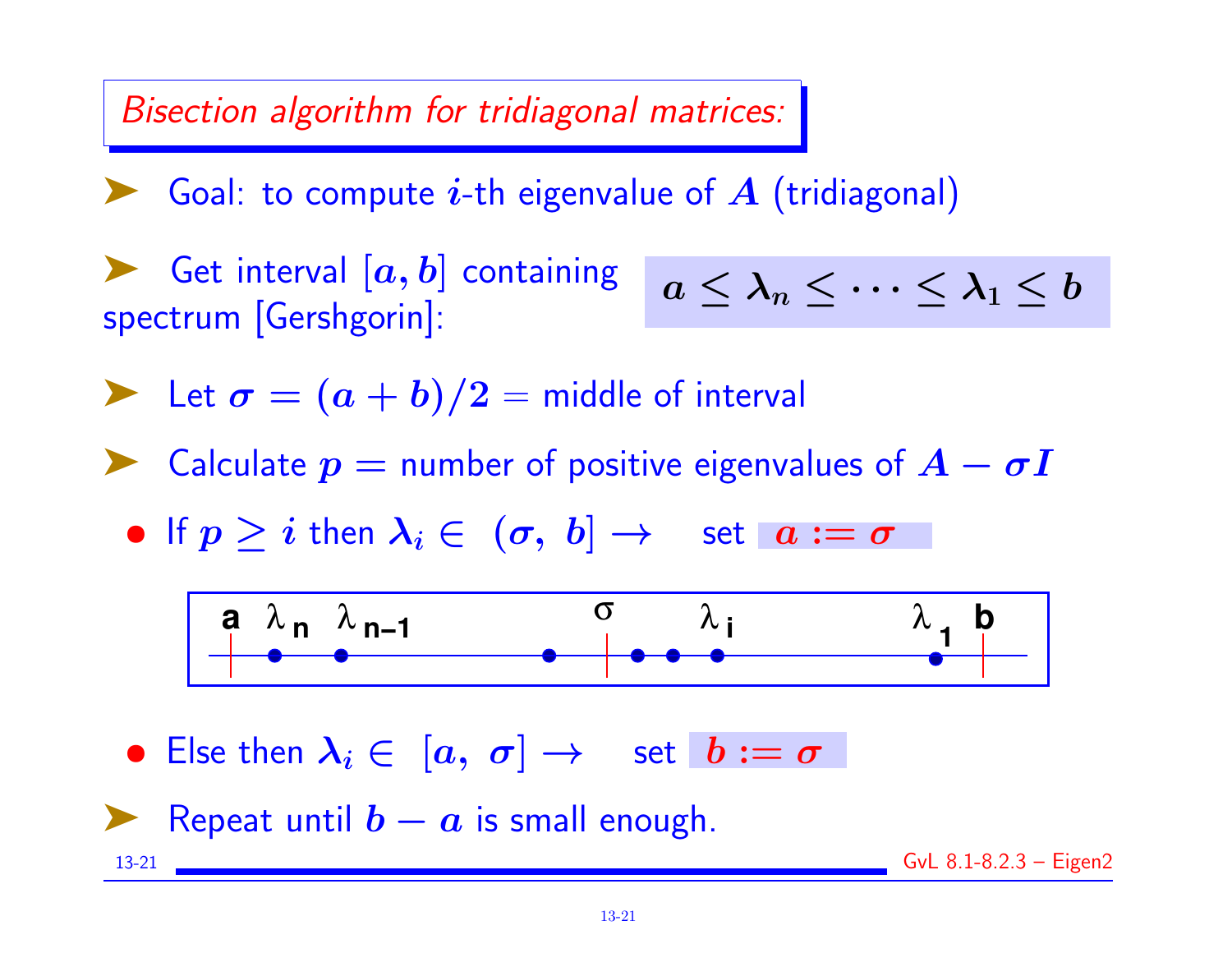#### The QR algorithm for symmetric matrices

Most important method used : reduce to tridiagonal form and apply the QR algorithm with shifts.

➤ Householder transformation to Hessenberg form yields a tridiagonal matrix because

# $\boldsymbol{H}\boldsymbol{A}\boldsymbol{H^T}=\boldsymbol{A}_1$

is symmetric and also of Hessenberg form  $\blacktriangleright$  it is tridiagonal symmetric.

Tridiagonal form preserved by QR similarity transformation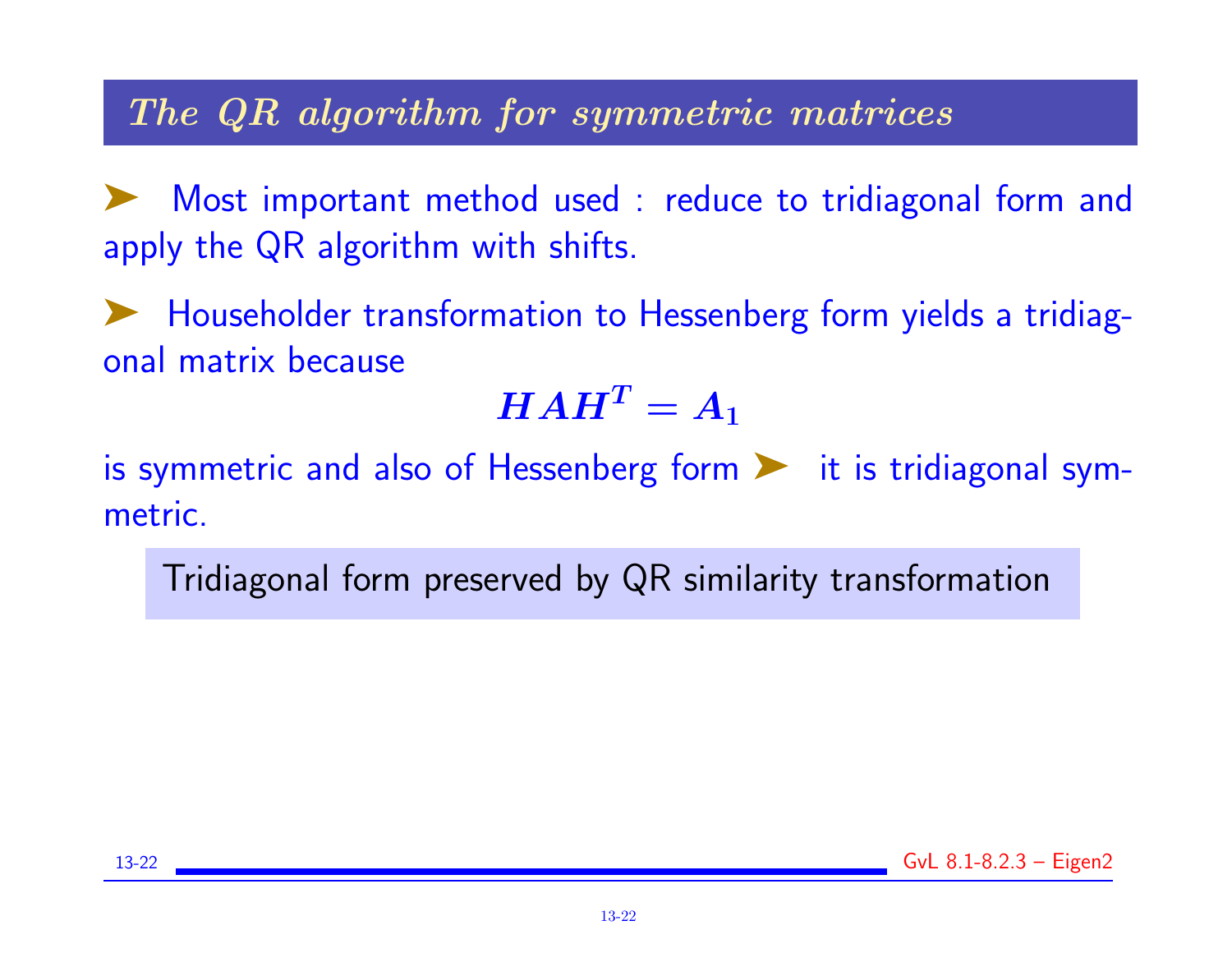## Practical method

How to implement the QR algorithm with shifts?

It is best to use Givens rotations - can do a shifted QR step without explicitly shifting the matrix..

➤ Two most popular shifts:

 $s = a_{nn}$  and  $s =$  smallest e.v. of  $A(n-1:n, n-1:n)$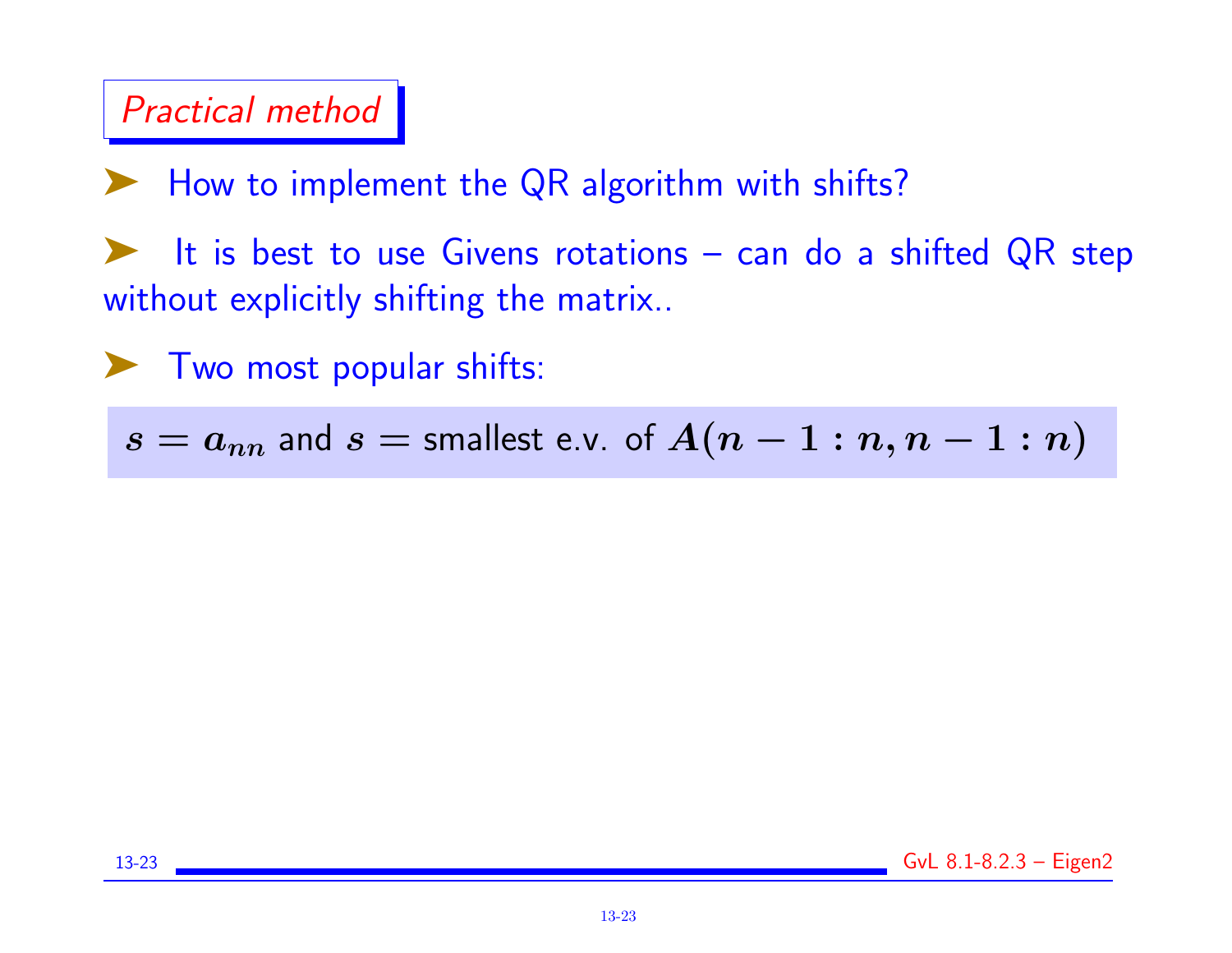#### Jacobi iteration - Symmetric matrices

Main idea: Rotation matrices of the form

$$
J(p,q,\theta)=\begin{pmatrix}1&\dots &0& &\dots &0&0\\ \vdots &\ddots &\vdots &\vdots &\vdots &\vdots &\vdots\\ 0&\cdots &c&\cdots &s&\cdots &0\\ \vdots &\cdots &\vdots &\ddots &\vdots &\vdots &\vdots \\ 0&\cdots &-s&\cdots &c&\cdots &0\\ \vdots &\cdots &\vdots &\cdots &\vdots &\cdots &\vdots \\ 0&\cdots &0& &\cdots &1\end{pmatrix}\begin{matrix}0&\\p&\\q&\\&\\&\\&&1\end{matrix}
$$

 $c\,=\,\cos\theta$  and  $s\,=\,\sin\theta$  are so that  $J(p,q,\theta)^TAJ(p,q,\theta)$ has a zero in position  $(p, q)$  (and also  $(q, p)$ )

Frobenius norm of matrix is preserved - but diagonal elements become larger > convergence to a diagonal.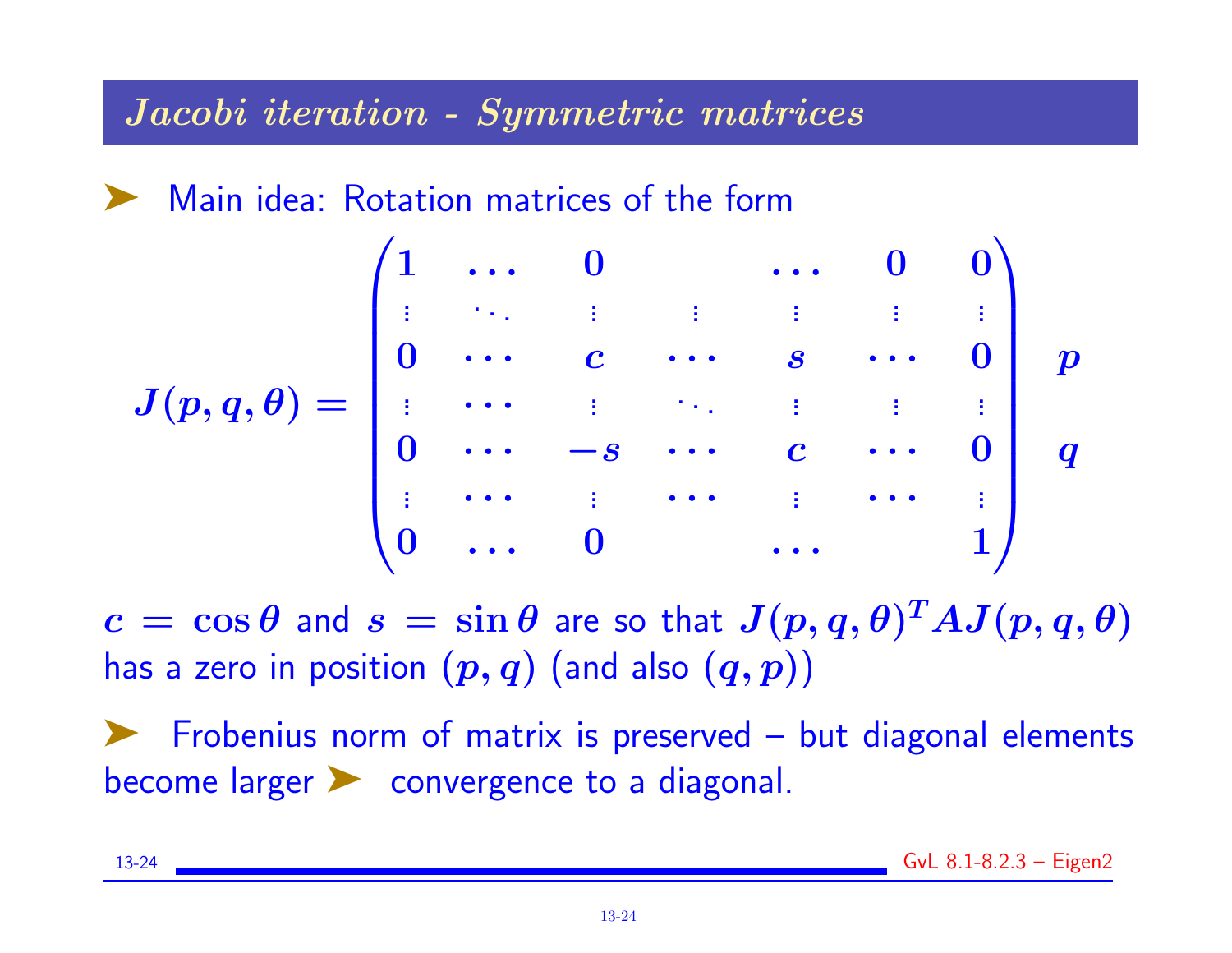- Let  $B = J^T AJ$  (where  $J \equiv J_{p,q,\theta}$ ).
- ▶ Look at  $2 \times 2$  matrix  $B([p,q],[p,q])$  (matlab notation)

Example 10 Keep in mind that  $a_{pq} = a_{qp}$  and  $b_{pq} = b_{qp}$ 

$$
\begin{aligned} \begin{pmatrix} b_{pp} & b_{pq} \\ b_{qp} & b_{qq} \end{pmatrix} &= \begin{pmatrix} c & -s \\ s & c \end{pmatrix} \begin{pmatrix} a_{pp} & a_{pq} \\ a_{qp} & a_{qq} \end{pmatrix} \begin{pmatrix} c & s \\ -s & c \end{pmatrix} \\ &= \begin{pmatrix} c & -s \\ s & c \end{pmatrix} \begin{bmatrix} ca_{pp} - sa_{pq} \vert sa_{pp} + ca_{pq} \\ ca_{qp} - sa_{qq} \vert sa_{pq} + ca_{qq} \end{bmatrix} \\ &= \begin{pmatrix} s & s \\ s & s \end{pmatrix} \begin{bmatrix} a_{pp} - sa_{pq} \vert sa_{pq} + ca_{qq} \end{bmatrix} \end{aligned}
$$

$$
\left[ \frac{c^2 a_{pp} + s^2 a_{qq} - 2 s c \; a_{pq} \left| (c^2 - s^2) a_{pq} - s c (a_{qq} - a_{pp}) \right|} {c^2 a_{qq} + s^2 a_{pp} + 2 s c \; a_{pq} } \right]
$$

$$
\triangleright \text{Want: } (c^2 - s^2)a_{pq} - sc(a_{qq} - a_{pp}) = 0
$$

13-25 GvL 8.1-8.2.3 – Eigen2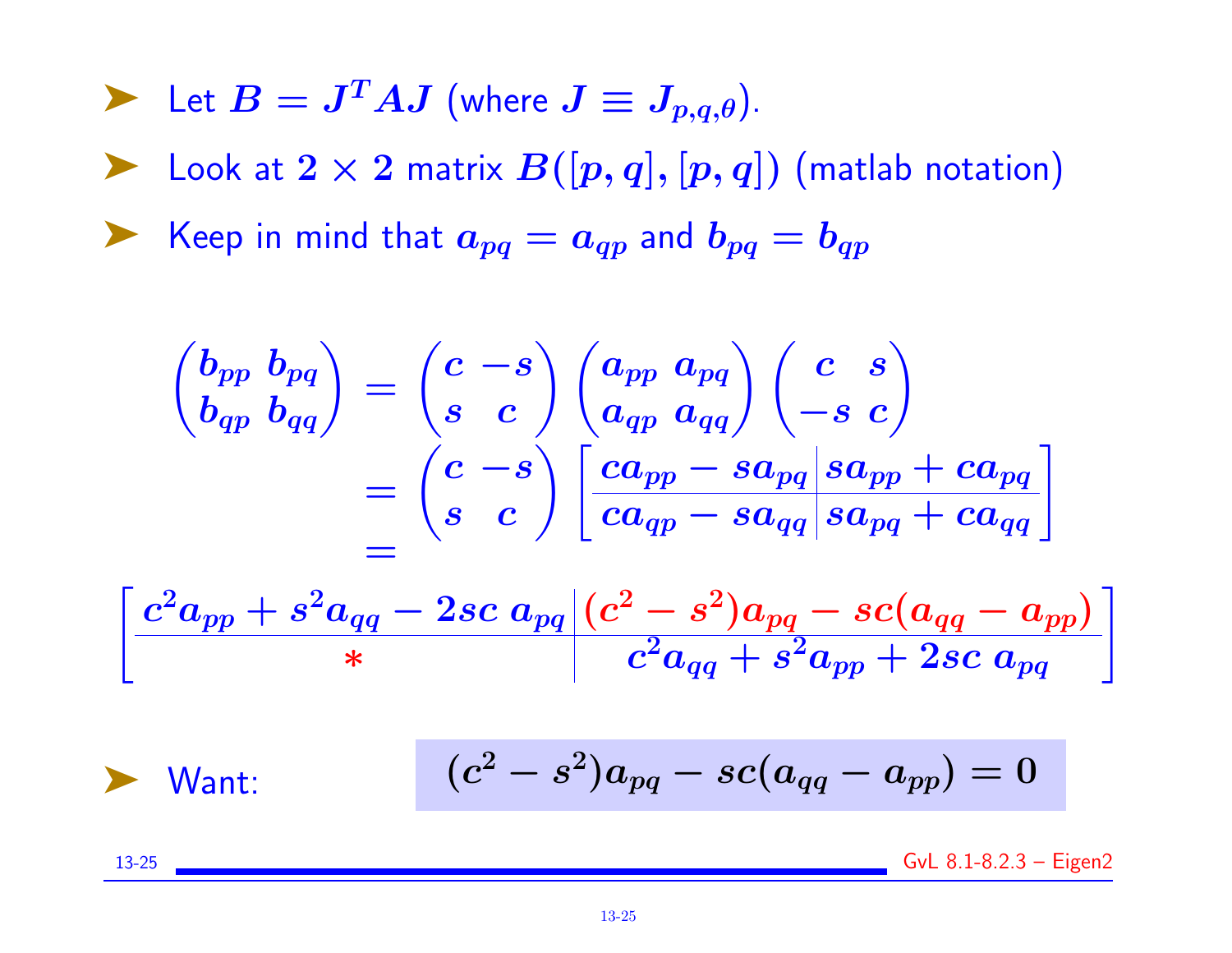$$
\frac{c^2-s^2}{2sc}=\frac{a_{qq}-a_{pp}}{2a_{pq}}\equiv \tau
$$

Extring  $t = s/c$  (= tan  $\theta$ )  $\rightarrow$  quad. equation  $t^2+2\tau t-1=0$ 

$$
\blacktriangleright \hspace{0.2cm} t=-\tau \pm \sqrt{1+\tau^2}=\tfrac{1}{\tau \pm \sqrt{1+\tau^2}}
$$

Select sign to get a smaller t so  $\theta \leq \pi/4$ .

$$
\blacktriangleright \quad \text{Then} \quad c = \frac{1}{\sqrt{1+t^2}}; \qquad s = c*t
$$

 $\blacktriangleright$  Implemented in matlab script jacrot  $(A,p,q)$  –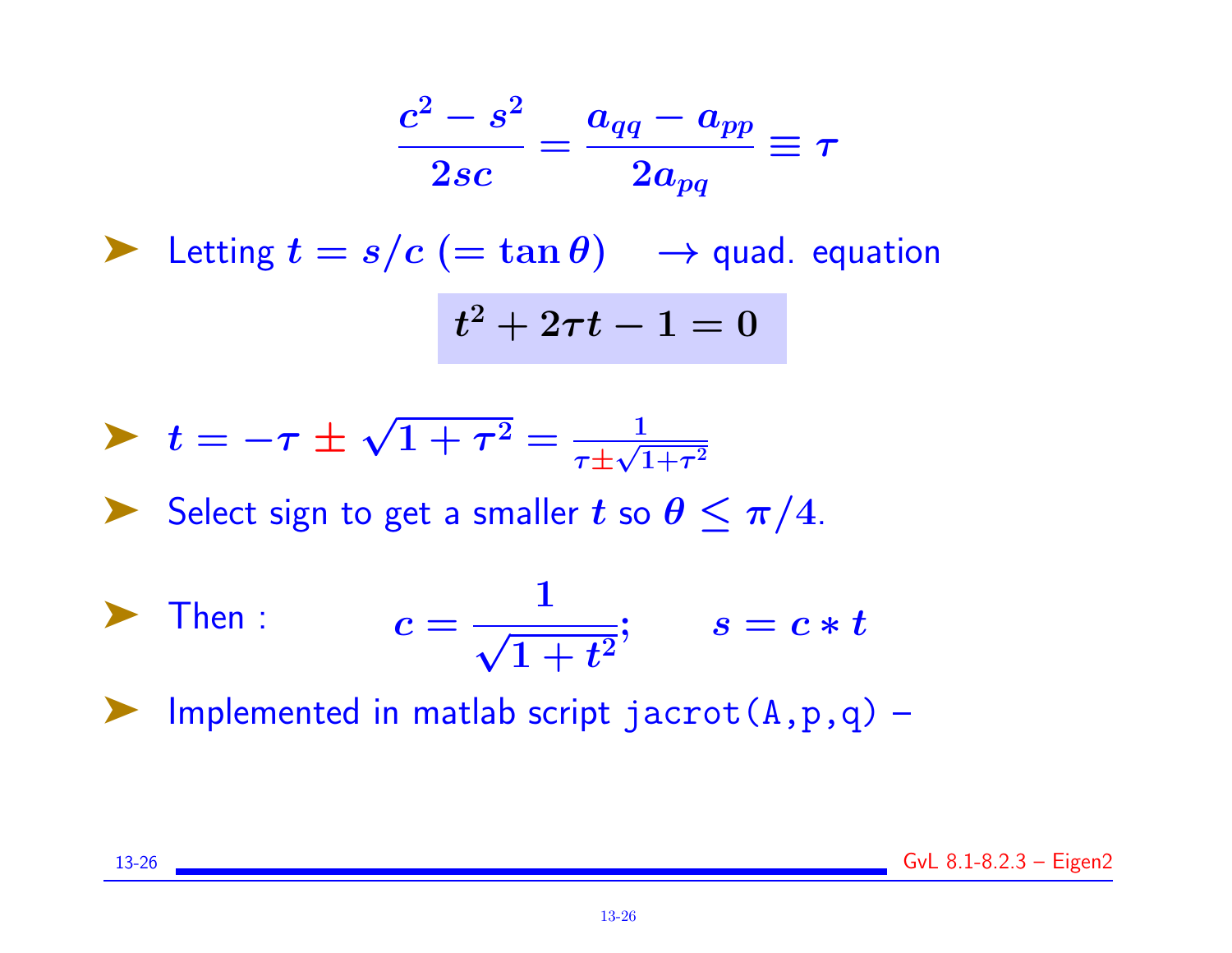## Define:  $A_O = A - \text{Diag}(A)$   $\equiv$   $\stackrel{\text{4}}{=}$   $\stackrel{\text{4}}{=}$   $\stackrel{\text{4}}{=}$   $\stackrel{\text{4}}{=}$   $\stackrel{\text{5}}{=}$   $\stackrel{\text{6}}{=}$ entries replaced by zeros'

Observations: (1) Unitary transformations preserve  $\|\cdot\|_F$ . (2) Only changes are in rows and columns  $p$  and  $q$ .

Let 
$$
B = J^T A J
$$
 (where  $J \equiv J_{p,q,\theta}$ ). Then,

$$
a_{pp}^2 + a_{qq}^2 + 2 a_{pq}^2 = b_{pp}^2 + b_{qq}^2 + 2 b_{pq}^2 = b_{pp}^2 + b_{qq}^2 \,\,
$$

because  $b_{pq} = 0$ . Then, a little calculation leads to:

$$
||B_O||_F^2 = ||B||_F^2 - \sum b_{ii}^2 = ||A||_F^2 - \sum b_{ii}^2
$$
  
=  $||A||_F^2 - \sum a_{ii}^2 + \sum a_{ii}^2 - \sum b_{ii}^2$   
=  $||A_O||_F^2 + (a_{pp}^2 + a_{qq}^2 - b_{pp}^2 - b_{qq}^2)$   
=  $||A_O||_F^2 - 2a_{pq}^2$ 

13-27 GvL 8.1-8.2.3 – Eigen2